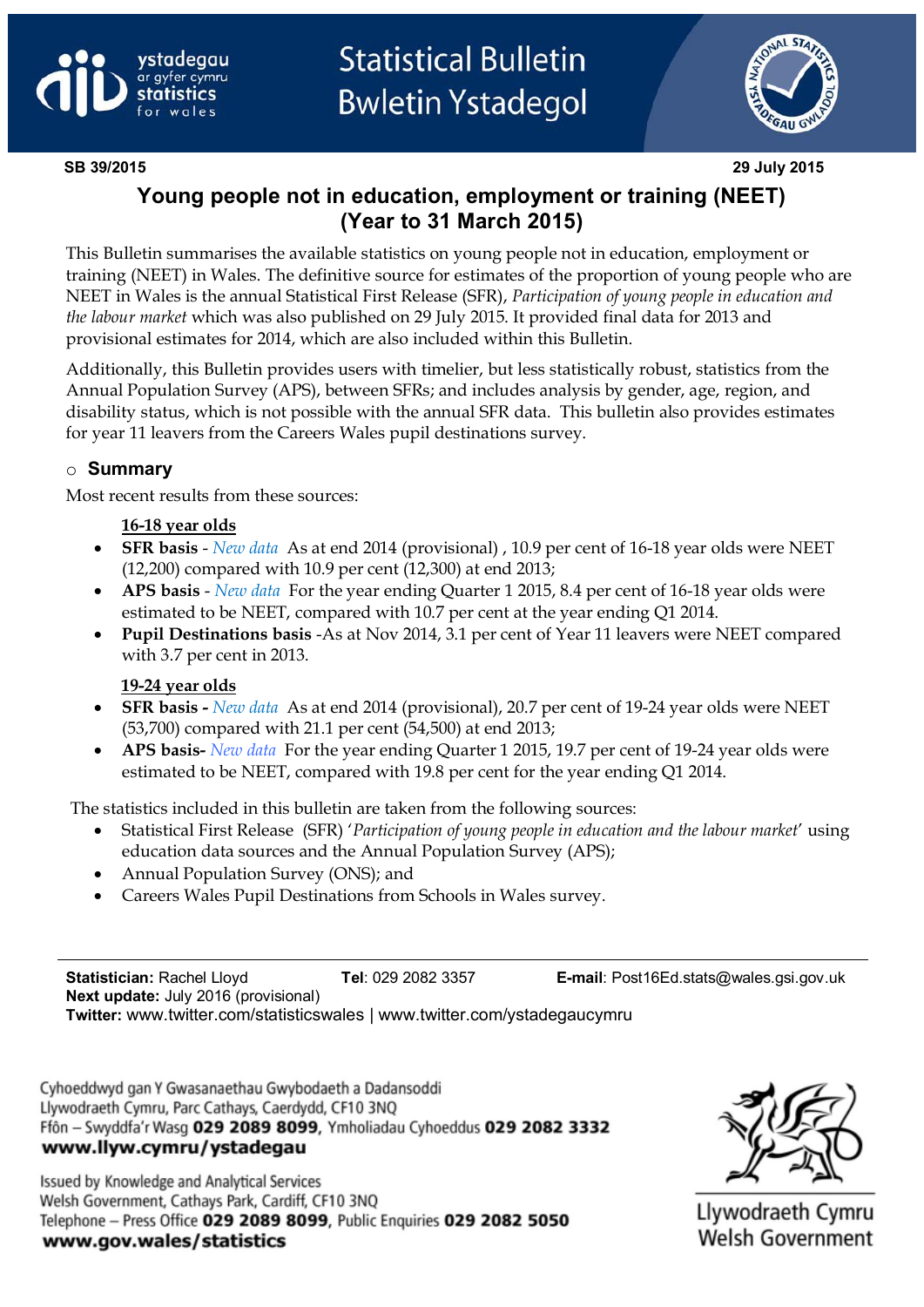# **1. Introduction**

The purpose of this bulletin is to provide policy makers and those working with young people with data to monitor trends of young people who are NEET by age, gender and disability and assess the impact of education and labour market interventions on young people. This supports the Welsh Government's strategic approach to reducing the proportion of young people who are NEET as set out in the *Youth Engagement and Progression Framework* the *2012-2016 Tackling Poverty Action Plan* and the *Programme for Government* (see notes for further details)*.*

# **2. Data Sources**

#### **Statistical First Release (SFR) series**

The number and proportion of young people who are NEET in Wales is published annually in the Statistical First Release (SFR) *Participation of young people in education and the labour market*.

This SFR series should be used:-

- as the definitive headline measures for young people who are NEET in Wales.
- to monitor the *2012-2016 Tackling Poverty Action Plan* target to reduce the proportion of 16 to 18 year olds who are NEET to 9 per cent by 2017.

However, these data are only available annually and can only be disaggregated by gender; therefore it is necessary to supplement this series with other data sources.

#### **Annual Population Survey (APS) series**

The Annual Population Survey (APS) provides more regular and timely data on young people who are NEET. The statistics from the Annual Population Survey are based solely on survey data on relatively small sample sizes of 16-18 year olds and are statistically less robust than those published in the annual SFR. Care also needs to be taken when comparing estimates from the different sources due to differences in definitions.

The APS series can be used:-

- where a more recent indication of data is required, between publication of SFRs;
- to provide analysis by region, disability status or single year of age (although it is necessary to use estimates based on 3 year averages for this purpose).
- to monitor the *2012-2016 Tackling Poverty Action Plan* target to reduce the proportion of young people aged 19-24 who are NEET in Wales relative to the UK as a whole by 2017

#### **Careers Wales Survey**

The only source of data in respect of local areas available is the Careers Wales pupil destinations survey. This provides estimates of young people who are NEET in the October after completing Year 11 and is available at a local authority level. However the Careers Wales survey uses slightly different definitions for NEET than those used in the SFR. It should also be noted that this survey includes pupils from secondary and special schools; those attending FE colleges and independent schools are not.

The Careers Wales series can be used:-

to consider relative levels of young people who are NEET by local authority.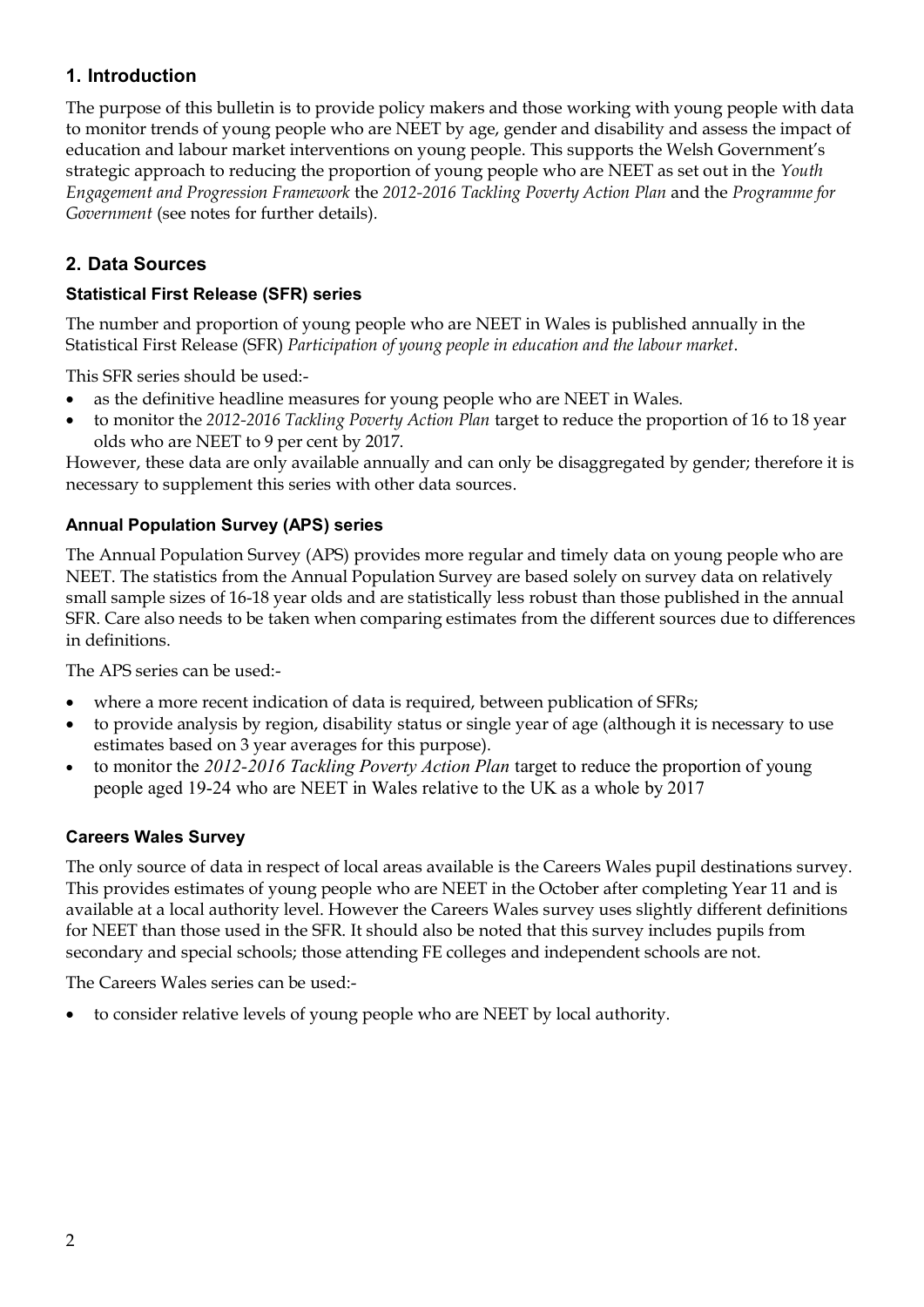#### **3. SFR series (last updated – July 2015)** *New data* **[Link to SFR](http://gov.wales/statistics-and-research/participation-young-people-education-labour-market/?lang=en)**

The estimates published in the SFR are a measure of the proportion of young people who are NEET as at the end of the calendar year. It is based on population estimates as at the end of the calendar year, education enrolment counts in December for work-based learning, further and higher education and in the following January for schools. The Annual Population Survey is used to estimate the proportion of those not in education or training who are unemployed or inactive and relates to the whole of the reference year. Due to the use of survey data within the calculations there will be some element of sampling variability in the estimates. As a result changes in trend need to be interpreted with a degree of caution, as changes could be attributed to sampling effects as well as real effects. Currently it is not possible to distinguish between these impacts. 2014 estimates are provisional at this point, and use the best estimate for 2014 currently available for each aspect of participation; this includes some final data, some provisional data and some modelling. Estimates for 2013 take into account final data, which was not available at the time of the provisional figures last year.

For this series the data presented covers 16-18 year olds and 19-24 year olds on an academic age basis (ie age as at 31 August prior to the start of the academic year).

#### **Trends over time**





(p) SFR: Year end 2014 is provisional 1

For years 2001-2003 the source is the annual Local Labour Force Survey for Wales

In addition to the SFR estimate the chart also shows an estimate of NEET rate based on the Annual Population Survey only. These estimates are for the calendar year. Supporting data is shown in table 1.

#### **16-18 year olds**

The chart shows that the proportion of 16-18 year olds who are NEET has remained fairly constant at a rate of between 10-13 per cent (accounting for around 12,000-15,000 young people) over the years 1996 to 2014, with the provisional estimate for 2014 at 11 per cent (12,200) of 16-18 year olds who are NEET.

#### **19-24 year olds**

Prior to the start of the 2008 recession the proportion of those aged 19-24 who are NEET was broadly stable; with an overall decrease in the proportion of 19-24 who are NEET between 1996 and 2004 (falling from 20 per cent to 16 per cent), remaining broadly unchanged between 2005 and 2008 (17 -18 per cent).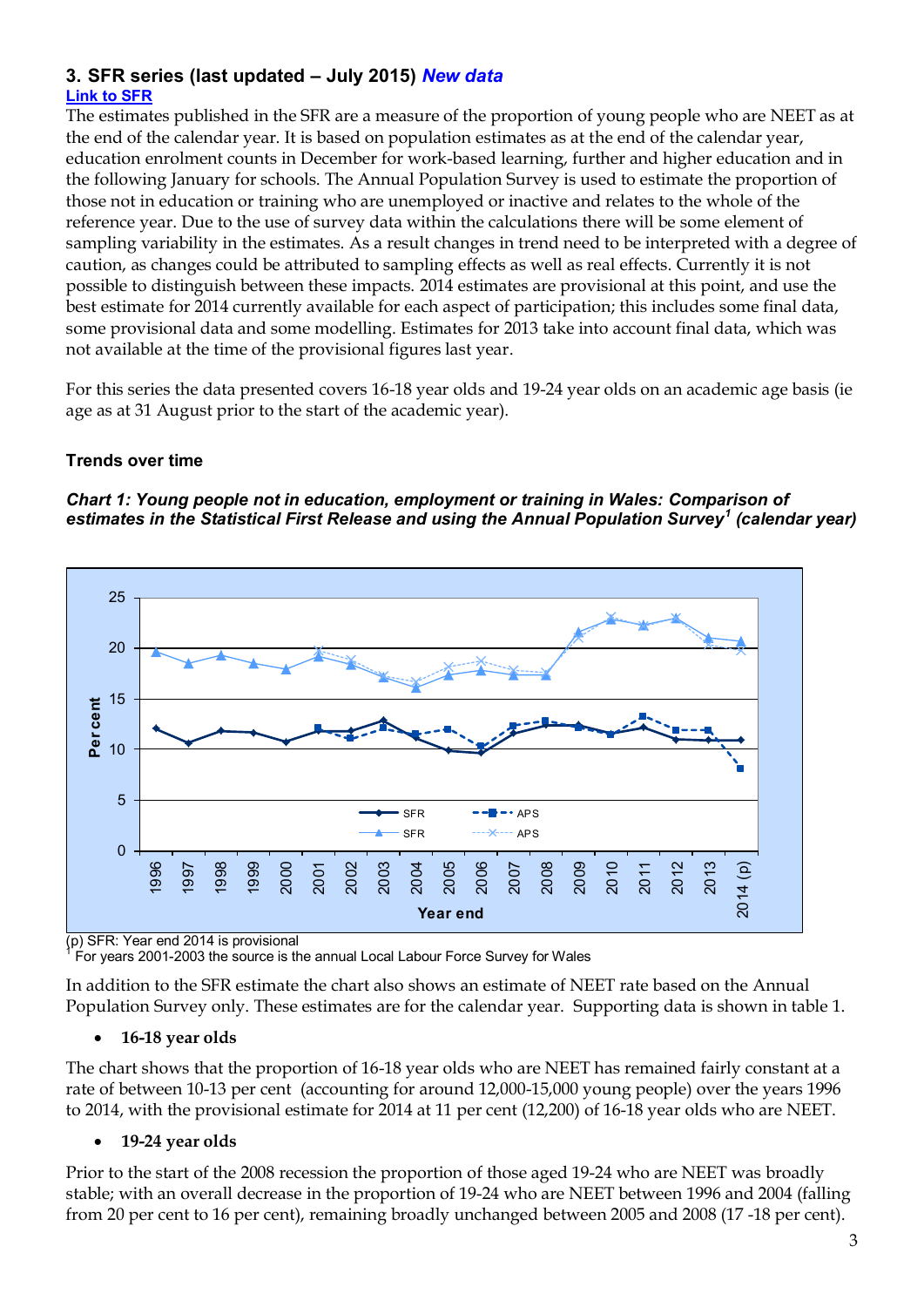After the start of the 2008 recession it can then be seen that the proportion of 19-24 who are NEET saw a large increase from 17 per cent in 2008 to levels around 22 to 23 per cent from 2009 onwards, falling back to 21 per cent (53,700) at end 2014 (provisional).

#### **Gender Breakdown**

From the SFR series it is also possible to produce a gender split of the proportion of young people who are NEET as at the end of the calendar year. Gender information from the SFR series is only available from 2004 onwards.

#### **16-18 year olds**

For this series the data presented covers 16-18 year olds on an academic age basis (i.e. age as at 31 August prior to the start of the academic year) broken down by gender.

*Chart 2: Young people not in education, employment or training in Wales aged 16-18 (academic age), by gender, 2004-2014 (calendar year)*



From the above chart it can be seen that the male and female proportions of young people aged 16-18 who are NEET have broadly followed similar trends between 2004 and 2014, with the proportion lower for females than for males throughout the period. Provisional figures for 2014 indicate : -

- 12 per cent (6,800) of males aged 16-18 were NEET, a decrease from 12.5 per cent in the previous year, which compared to;
- 10 per cent (5,400) of females aged 16-18 were NEET, an increase from 9 per cent in the previous year.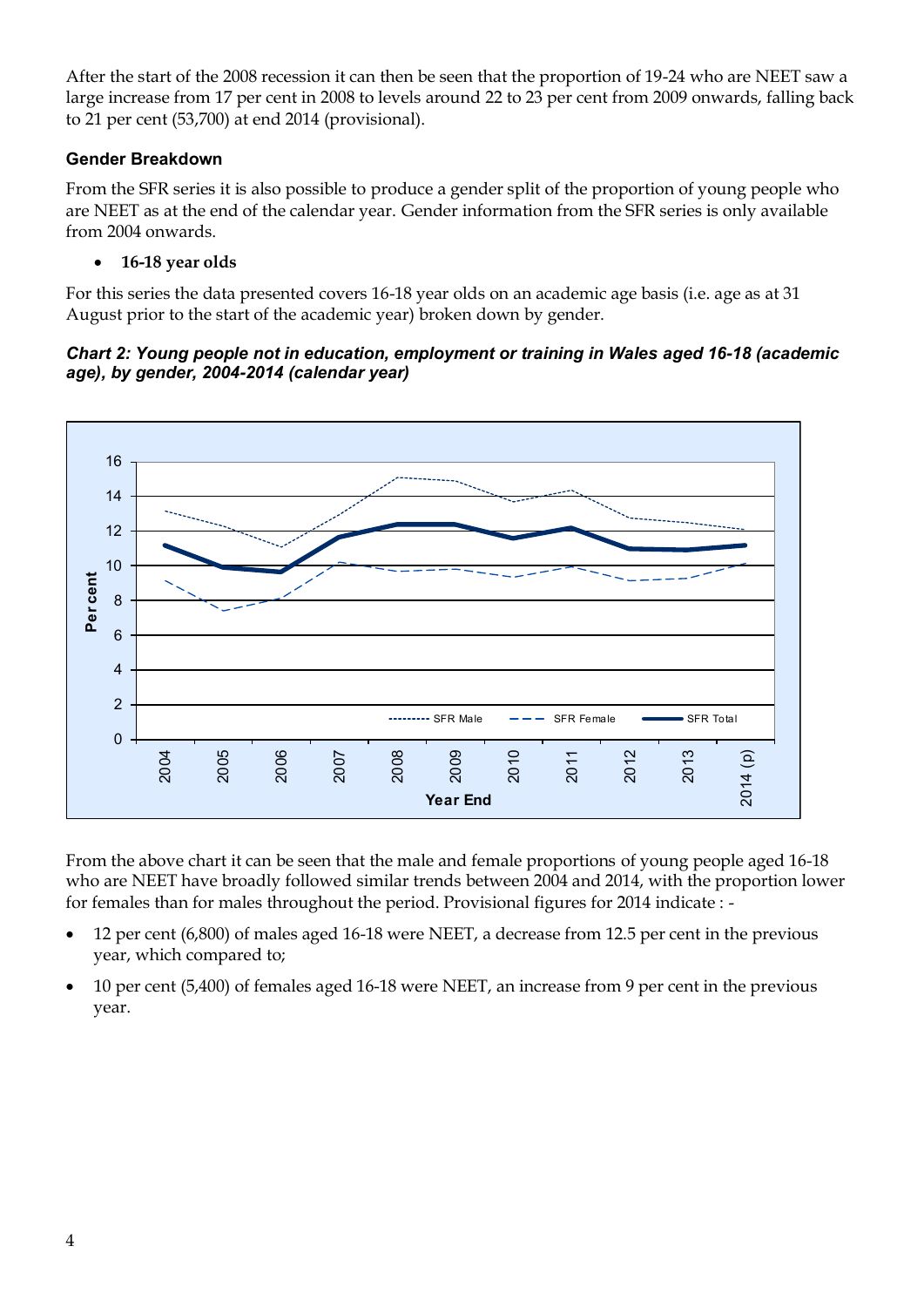#### **19-24 year olds**

For this series the data presented covers 19-24 year olds on an academic age basis (i.e. age as at 31 August prior to the start of the academic year) broken down by gender.

*Chart 3: Young people not in education, employment or training in Wales aged 19-24 (academic age), by gender, 2004-2014 (calendar year)*



From the above chart it can be seen that the male and female proportions of young people aged 19-24 who are NEET converged over the period 2004 to 2010, but have diverged subsequently, with the proportion higher for females than for males (the reverse of the position for 16-18 year olds) throughout the period. Provisional figures for 2014 indicate : -

- 18 per cent (24,700) of males aged 19-24 were NEET, a decrease from 19 per cent in the previous year which compared to;
- 23 per cent (29,000) of females aged 19-24 were NEET, broadly the same level as in the previous year.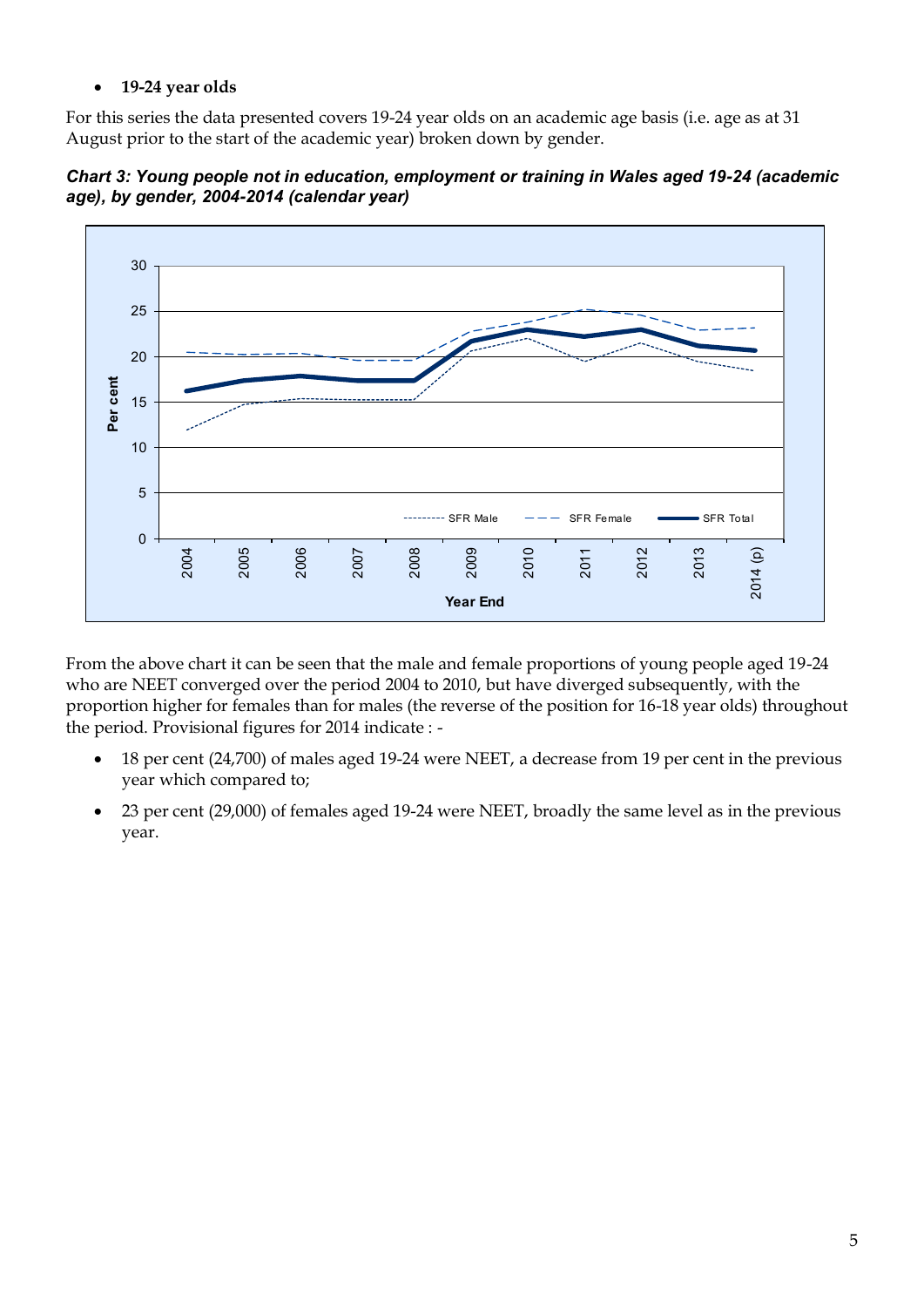# **4. APS rolling year series (last updated – July 2015)** *New data*

The data presented covers 16-18 year olds and 19-24 year olds on an academic age basis (ie age as at 31 August prior to the start of the academic year).

The Annual Population Survey (APS) is published on a rolling year basis every quarter. The most recent published year covers the period April 2014 to March 2015. Estimates based on the APS are less robust than the annual series, given the sample sizes involved, particularly for the 16 to 18 cohort. They can be used to give an indication, only, of trends in NEET rates between publications of the annual SFR.

The reference period for these estimates is the whole year and therefore there is a large overlap in the responses included in consecutive rolling years. Therefore the overall trend of the series should be considered with comparisons to the same point a year previous and not changes between consecutive rolling year estimates. As these estimates are based on survey data there will be some variability in estimates due to sampling variation.

#### *Chart 4: Young people not in education, employment or training in Wales: Annual Population Survey (rolling year ending) and 4 point moving average<sup>1</sup>*



<sup>1</sup>A 4 point moving average is an average of four consecutive periods of the APS (e.g. average of Years to 2013 Q2, 2013 Q3, 2013 Q4, 2014 Q1), which is 'moved' or rolled forward from the start and end of the data. The purpose of this average is to highlight any trends in the data by removing or smoothing some of the volatility within the data.

Chart 4 shows the APS rolling year series for the years (April 2007 to March 2008) to (April 2014 to March 2015) along with a four-point moving average of the series for both those aged 16-18 and 19-24. Over this period the estimate of the proportion of young people who are NEET aged 16-18 has fluctuated between 8.1 to13.5 per cent. There was a slight upward trend between the years ending Q1 2011 to Q1 2012, which has shown a downward trend since.

Whilst for those aged 19-24 who are NEET it has fluctuated between 17 to24 per cent, with a marked increase starting around the 2008 recession, showing a decrease from late 2012.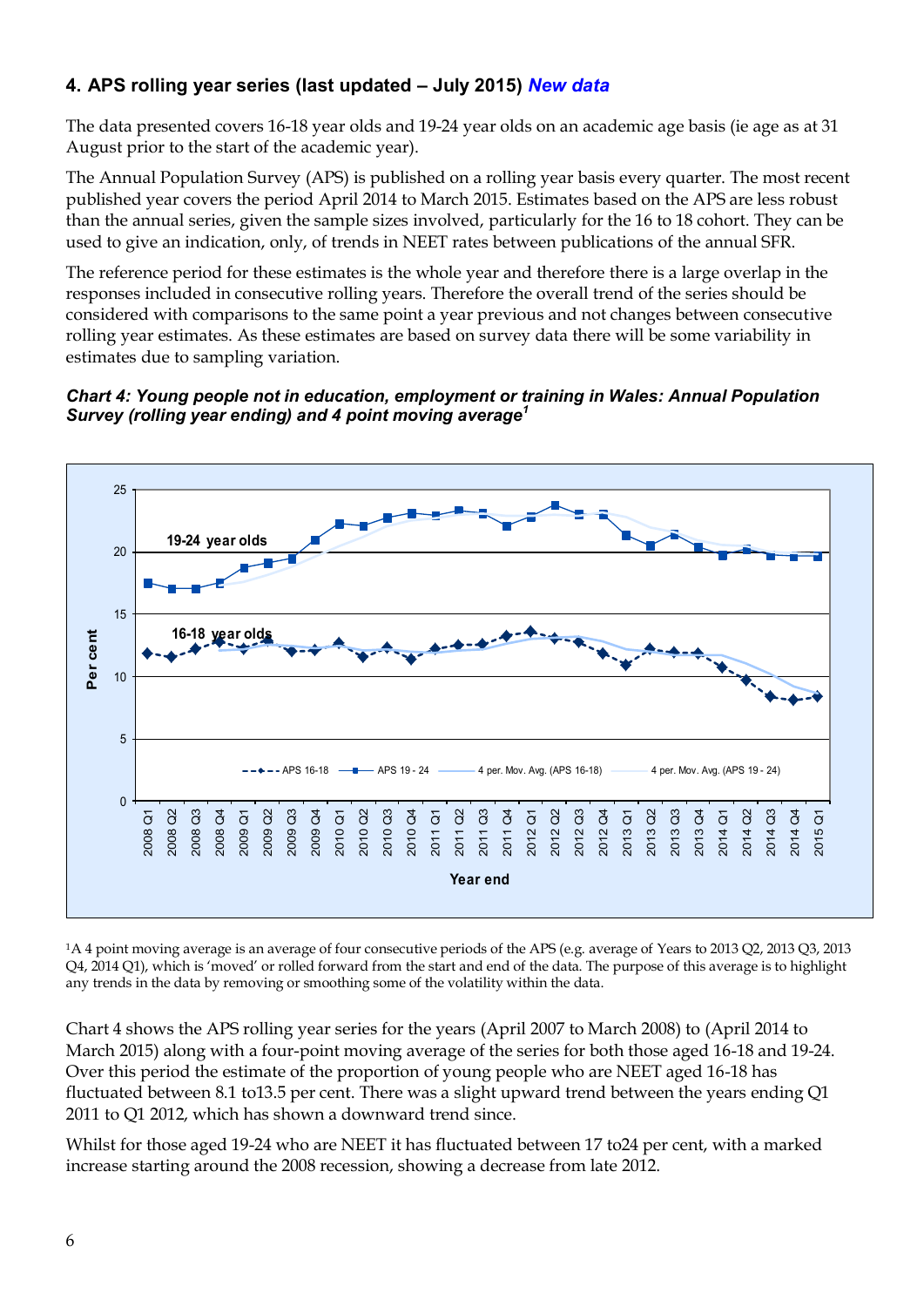Table 2 includes approximate 95 per cent confidence intervals for these estimates, which for all periods is around ±2 per cent.

The latest data show for the year ending Quarter 1 2015, 8.4 per cent of 16-18 year olds were estimated to be NEET, compared with 10.7 per cent for the year ending Quarter 1 2014.

For 19-24 year olds 19.7 per cent were estimated to be NEET for the year ending Quarter 1 2015, compared with 19.8 per cent for the year ending Quarter 1 2014.

### **NEET Characteristics**

The APS can also be used to provide analysis of NEET rates by characteristics, which are not available via the SFR series. Due to small sample sizes, when looking at sub-groups it has been necessary to use estimates based on the average of 3 periods and therefore should be used to compare groups or regions only. Chart 5 shows analysis by single year of age, Chart 6 shows analysis by disability status and Chart 7 provides regional data. See notes section for information on disability status and regional breakdown. Supporting data is shown in table 3.

#### *Chart 5: Young people not in education, employment or training in Wales, by age (average of years ending 2013Q1, 2014Q1, 2015Q1)*



 The proportion of those who are NEET generally increases by age, between 16 to a peak at 23 (with exception of age 19 in this case).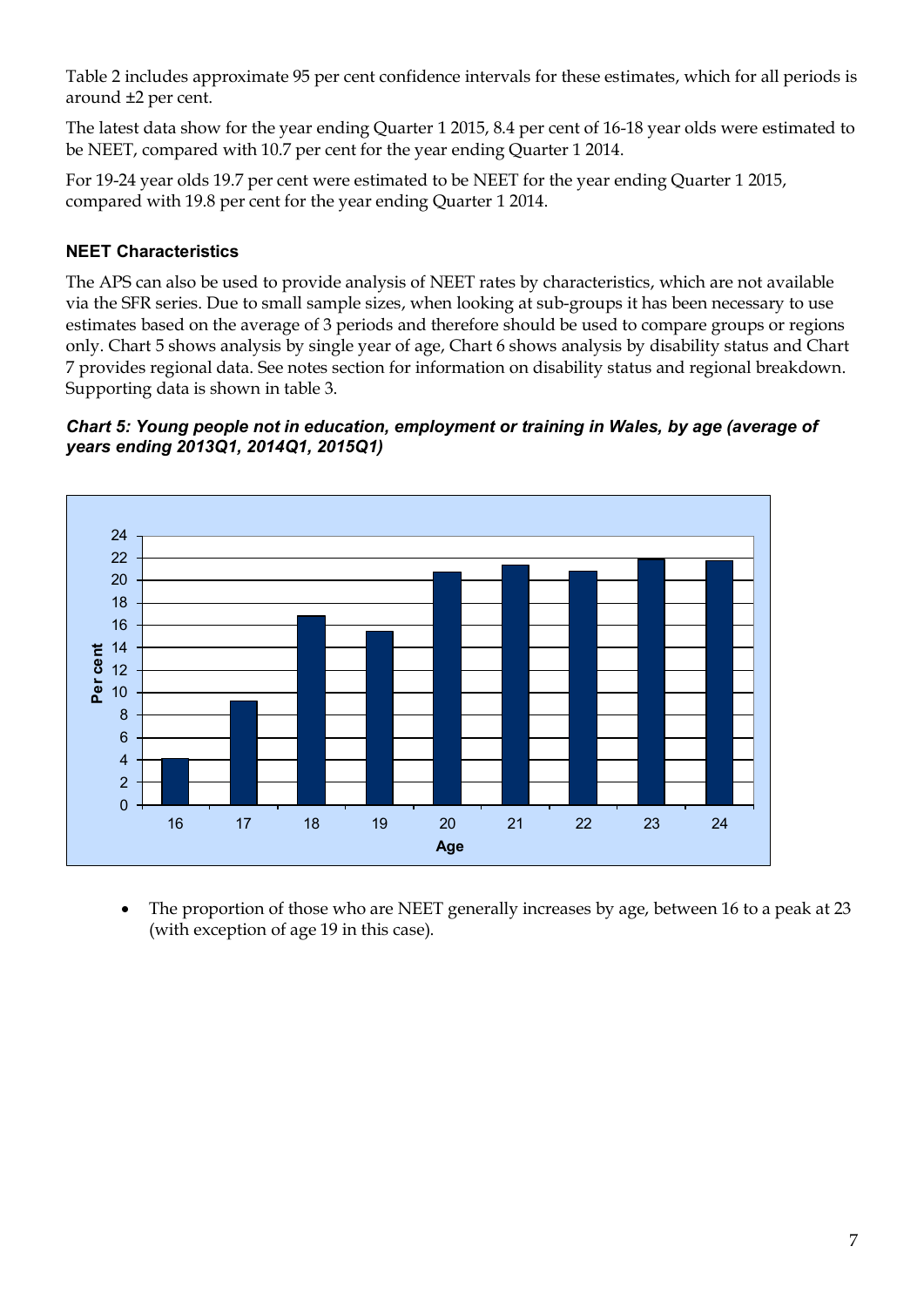*Chart 6: Young people not in education, employment or training in Wales, by age and disability status<sup>1</sup> (average of years ending 2013Q1, 2014Q1, 2015Q1)*



<sup>1</sup>Please see notes section for the definition and coverage of disability status.

- The proportion of young people who are NEET is higher for those disabled people for each age group.
- The proportion of disabled people who are NEET rises from 15.7 per cent at age 16-18 to 41.6 at age 19-24. Similarly the proportion of people not disabled who are NEET also increases by age.

*Chart 7: Young people aged 16-24 not in education, employment or training in Wales, by region (average of years ending 2013Q1, 2014Q1, 2015Q1)* 



 The proportion of young people (aged 16-24) who are NEET varied from 10.9 per cent in Mid Wales to 18.2 per cent in South West Wales.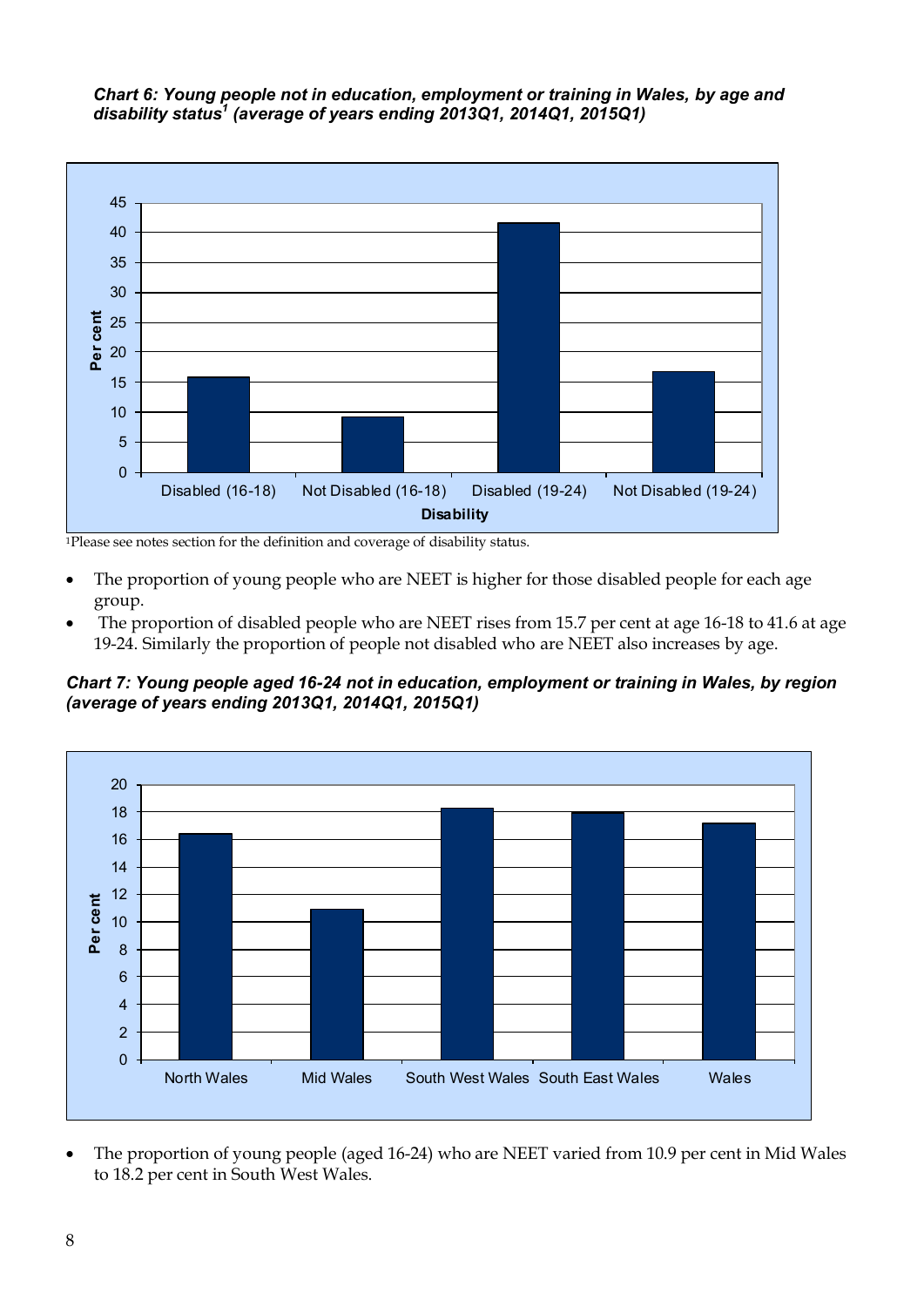# **5. Comparisons with the rest of the UK** *New data*

#### **SFR measure**

The Department for Education (DfE) publish estimates of 16-18 year old NEET rates for England using similar methodology to the SFR on an annual basis. The most recent published data are 2014 provisional figures. Chart 8 shows a comparison of the English and Welsh estimates. England does not produce an equivalent measure for 19-24 year olds:

<https://www.gov.uk/government/organisations/department-for-education/series/statistics-neet>





From Chart 8 it can be seen that between 1996 and 2014 the proportion of 16-18 year olds NEET in England and Wales have followed broadly similar trends, but with Wales having a larger proportion of 16-18 year olds NEET than England. However there are a few periods where this is not the case.

From 2003 the proportion of 16-18 year olds who were NEET in Wales decreased until 2006, resulting in Wales having a similar proportion as England for 2005 and 2006. The provisional figures for 2014 show an increased gap between England and Wales, with the proportion of 16-18 year olds NEET in England at its lowest rate at 7.3 per cent. This in part reflects the cohorts of 16 and 17 year olds in the England data are the first two cohorts of young people subject to duty to participate under the Raising the Participation Age (RPA) legislation. The legislation increases the age to which all young people in England are required to remain in education or training.

For both series changes in trend need to be interpreted with a degree of caution, as changes could be attributed to sampling effects as well as real effects.

For Scotland and Northern Ireland directly comparable NEET estimates for 16-18 year olds and 19-24 year olds are not published.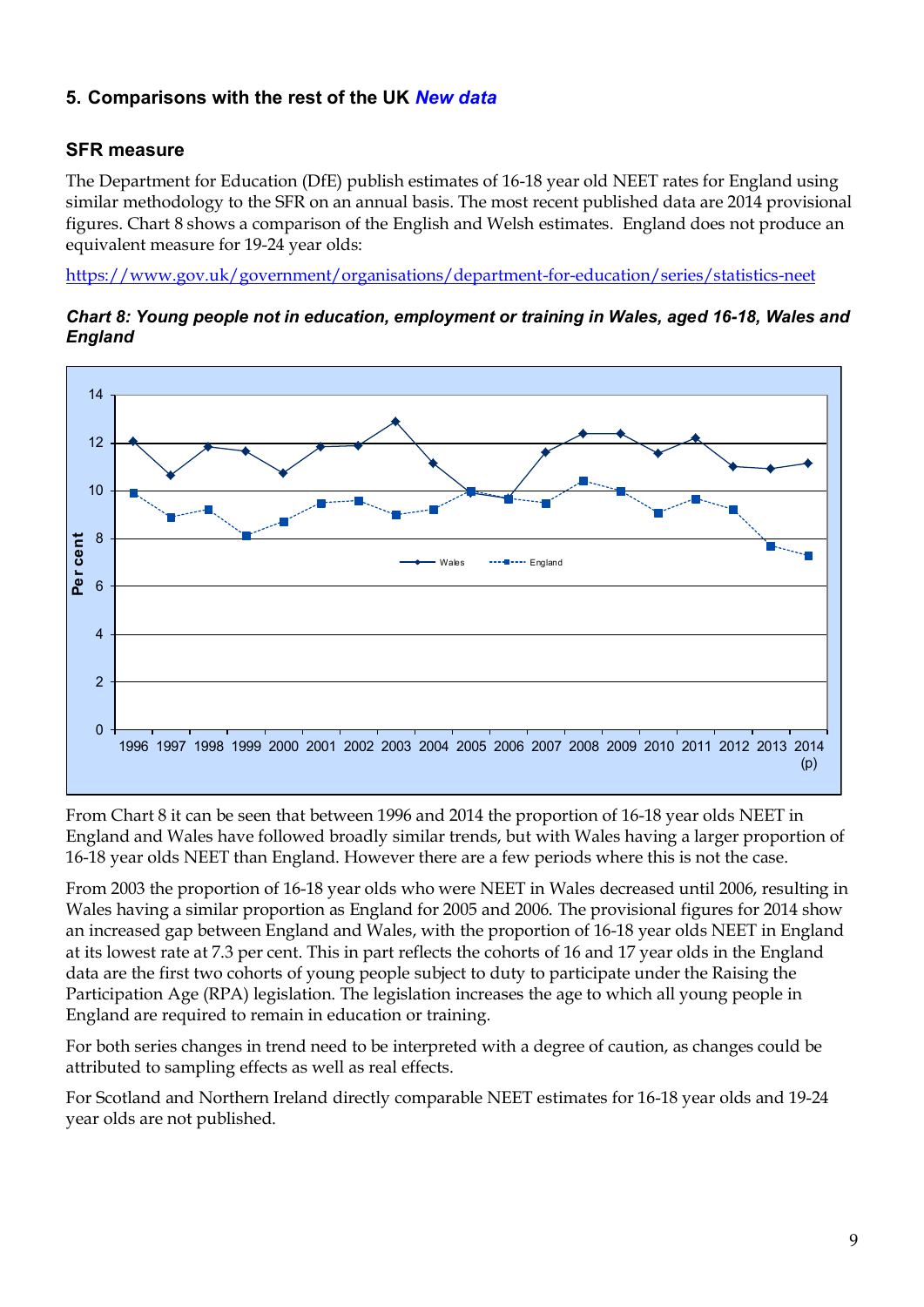# **Labour Force Survey/Annual Population Survey**

The DfE also publish a quarterly brief on young people who are NEET which includes NEET rates estimates based on the Quarterly Labour Force Survey (LFS). Additionally from May 2013 the Office for National Statistics (ONS) has produced UK estimates of young people who are NEET, also based on the Quarterly Labour Force Survey**:**

[http://www.ons.gov.uk/ons/rel/lms/young-people-not-in-education--employment-or-training--neets-](http://www.ons.gov.uk/ons/rel/lms/young-people-not-in-education--employment-or-training--neets-/index.html) [/index.html](http://www.ons.gov.uk/ons/rel/lms/young-people-not-in-education--employment-or-training--neets-/index.html)

The quarterly estimates are not directly comparable with the Welsh APS only estimates published in this bulletin. A direct comparison for Wales with England and the UK LFS measure is not provided as the sample size for 16 to 18 year olds and 19 to 24 year olds in Wales is not sufficiently large.

However, using a similar methodology to that used by the ONS, but using the Annual Population Survey rather than the LFS, we can provide estimates of young people who are NEET across the UK.

Please note that these estimates will differ from the official estimates produced by the DfE and ONS and other relevant departments and should therefore be interpreted with caution. An article explaining the difference between NEET statistics across the UK was published by the ONS, alongside their first publication of UK estimates of young people who are NEET:

[http://www.ons.gov.uk/ons/guide-method/method-quality/specific/labour-market/articles-and](http://www.ons.gov.uk/ons/guide-method/method-quality/specific/labour-market/articles-and-reports/young-people-who-are-neet.pdf)[reports/young-people-who-are-neet.pdf](http://www.ons.gov.uk/ons/guide-method/method-quality/specific/labour-market/articles-and-reports/young-people-who-are-neet.pdf)

Estimates of the proportion of young people who are NEET for each of the UK countries for the years ending Q4 2013 and Q4 2014 are given in Table 4.

For 16-18 year olds the proportion estimated to be NEET decreased in Wales and across the UK as a whole between 2013 and 2014. The estimate for Wales fell below the UK average.

Between 2013 and 2014 the proportion of 19-24 estimated to be NEET decreased in Wales and across the UK as a whole. The difference between the proportions of 19-24 year olds estimated to be NEET in Wales and the UK as a whole increased from 1.5 percentage points in 2013 to 2.2 percentage points in 2014.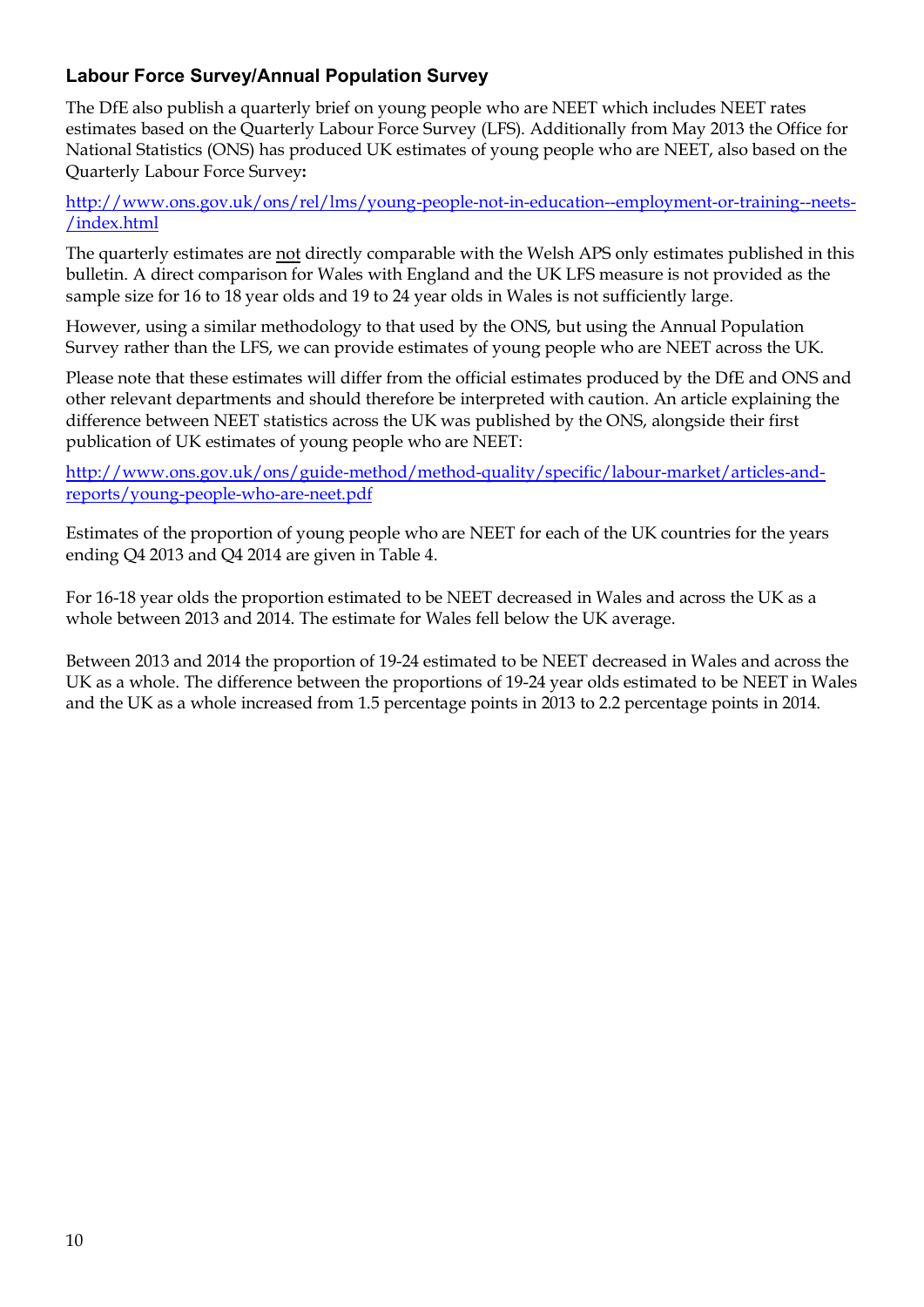#### **6. Pupil destinations from schools in Wales (last updated –April 2015) [Link to Pupil Destinations Headline](http://gov.wales/statistics-and-research/pupil-destinations-schools-wales/?lang=en)**

Careers Wales undertakes an annual survey of all leavers from maintained schools<sup>1</sup> in Wales to obtain their destinations as at end of October. The results from this survey can be used to provide estimates of NEET rates by local authority for 16 year olds. Chart 9 shows the proportion of 2014 Year 11 leavers who were NEET.





 $\overline{a}$ 

 $<sup>1</sup>$  Includes maintained secondary and special schools, PRUs and some learners educated other than at school.</sup>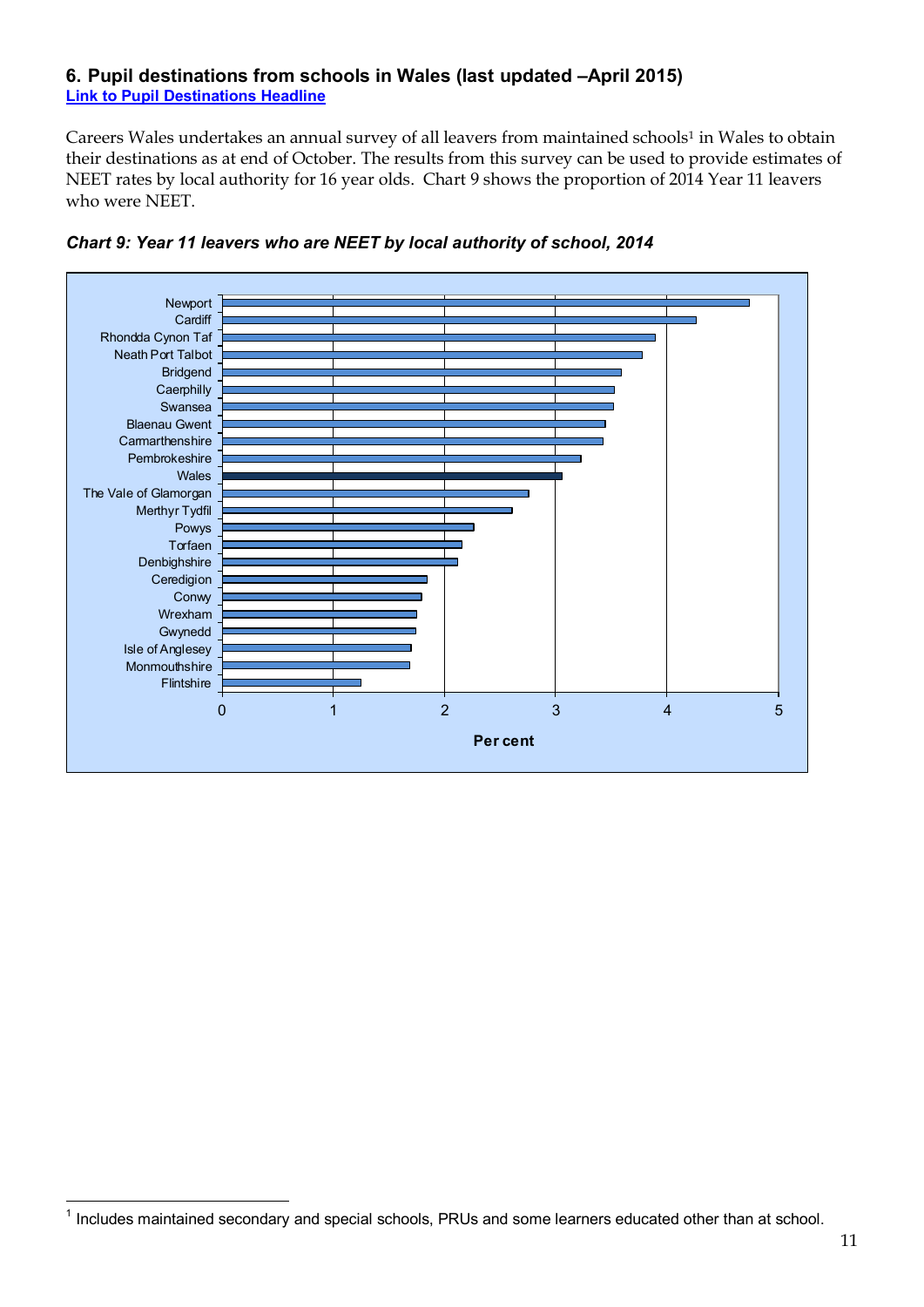#### **7. Tables**

|              |                 | 16-18 year olds |                      |        | 19-24 year olds |          |                 |           |
|--------------|-----------------|-----------------|----------------------|--------|-----------------|----------|-----------------|-----------|
|              | <b>SFR NEET</b> |                 | APS NEET             |        | <b>SFR NEET</b> |          | <b>APS NEET</b> |           |
|              | Per cent        | Number          | Per cent             | Number | Per cent        | Number   | Per cent        | Number    |
| End 1996     | 12.1            | 12,800          | $\ddot{\phantom{a}}$ | ٠.     | 19.7            | 40,900   | $\ddotsc$       | $\ddotsc$ |
| End 1997     | 10.6            | 11,700          | . .                  | ٠.     | 18.5            | 36,800   | ٠.              |           |
| End 1998     | 11.9            | 13,200          |                      | . .    | 19.3            | 37,600   | . .             |           |
| End 1999     | 11.6            | 12,800          |                      | . .    | 18.6            | 37,100   | ٠.              |           |
| End 2000     | 10.7            | 11,700          | $\ddot{\phantom{a}}$ | ٠.     | 17.9            | 36,500   | $\cdot$ .       | $\sim$    |
| End 2001     | 11.9            | 13,400          | 12.0                 | 13,300 | 19.2            | 40,400   | 19.8            | 39,400    |
| End 2002     | 11.9            | 13,600          | 11.1                 | 12,500 | 18.4            | 39,800   | 18.9            | 38,900    |
| End 2003     | 12.9            | 15,000          | 12.1                 | 13,900 | 17.1            | 38,300   | 17.3            | 36,100    |
| End 2004     | 11.2            | 13,100          | 11.5                 | 13,200 | 16.2            | 36,900   | 16.7            | 36,500    |
| End 2005     | 9.9             | 11,700          | 12.0                 | 13,600 | 17.4 r          | 40,400 r | 18.2            | 41,000    |
| End 2006     | 9.7             | 11,500          | 10.3                 | 11,900 | 17.9            | 42,400 r | 18.7            | 41,600    |
| End 2007     | 11.6r           | 14,000          | 12.4                 | 14,800 | 17.4            | 42,200 r | 17.8            | 41,200    |
| End 2008     | 12.4            | 15,000 r        | 12.8                 | 15,100 | 17.4            | 42,800   | 17.6            | 41,800    |
| End 2009     | 12.4            | 14,800 r        | 12.1                 | 14,100 | 21.7r           | 54,100 r | 21.0            | 50,400    |
| End 2010     | 11.6r           | 13,500          | 11.4                 | 13,700 | 22.9 r          | 58,200 r | 23.1            | 55,500    |
| End 2011     | 12.2            | 14,000          | 13.3                 | 15,400 | 22.3r           | 57,400   | 22.1            | 54,400    |
| End 2012     | 11.0r           | 12,500 r        | 11.9                 | 13,700 | 23.0r           | 59,900 r | 23.0            | 58,400    |
| End 2013     | 10.9r           | 12,300 r        | 11.9                 | 13,500 | 21.1 r          | 54,500 r | 20.4            | 51,500    |
| End 2014 (p) | 10.9            | 12,200          | 8.1                  | 8,800  | 20.7            | 53,700   | 19.7            | 50,900    |

**Table 1: Young people not in education, employment or training in Wales, Calendar Year** 

Source: WG Statistical First Release (SDR /2015) Participation of Young People in Education and the Labour Market;

Annual Local Labour Force Survey for Wales 2001-2003; Annual Population Survey 2004-2015

(p) SFR: Year end 2014 is provisional

(r) revised since last publication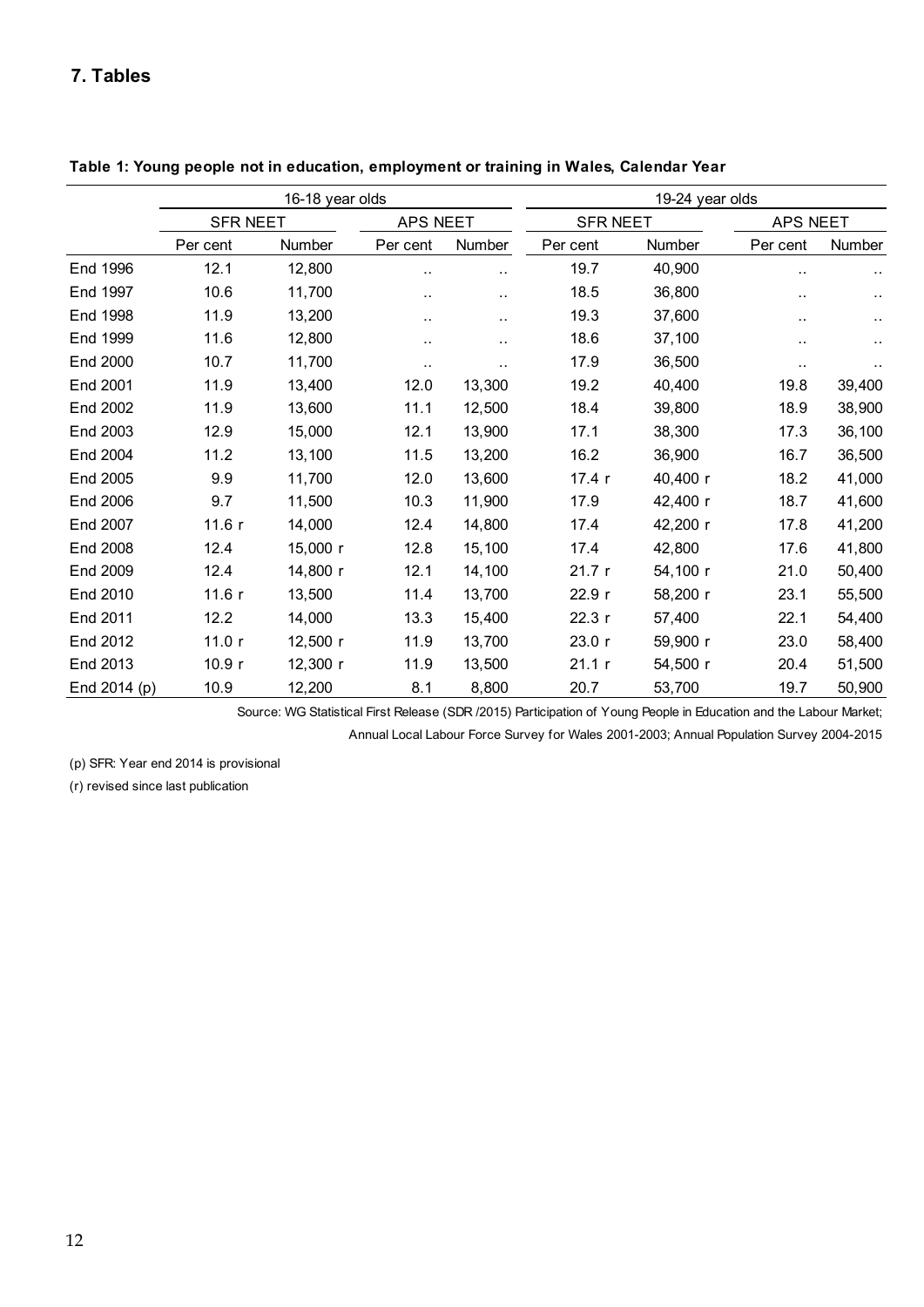| Number<br>41,700<br>42,100<br>41,400 |
|--------------------------------------|
|                                      |
|                                      |
|                                      |
|                                      |
|                                      |
| 41,200                               |
| 41,200                               |
| 40,200                               |
| 40,600                               |
| 41,800                               |
| 44,600                               |
| 45,700                               |
| 46,500                               |
| 50,400                               |
| 53,700                               |
| 53,300                               |
| 55,300                               |
| 55,500                               |
| 55,400                               |
| 56,800                               |
| 56,300                               |
| 54,400                               |
| 56,700                               |
| 59,700                               |
| 58,100                               |
| 58,400                               |
| 54,400                               |
| 51,800                               |
| 53,200                               |
| 51,500                               |
| 50,100                               |
| 51,700                               |
| 50,800                               |
| 50,900                               |
|                                      |

#### **Table 2: Young people not in education, employment or training in Wales, Annual Population Survey (Rolling Year End)**

Source: Annual Population Survey 2006-2015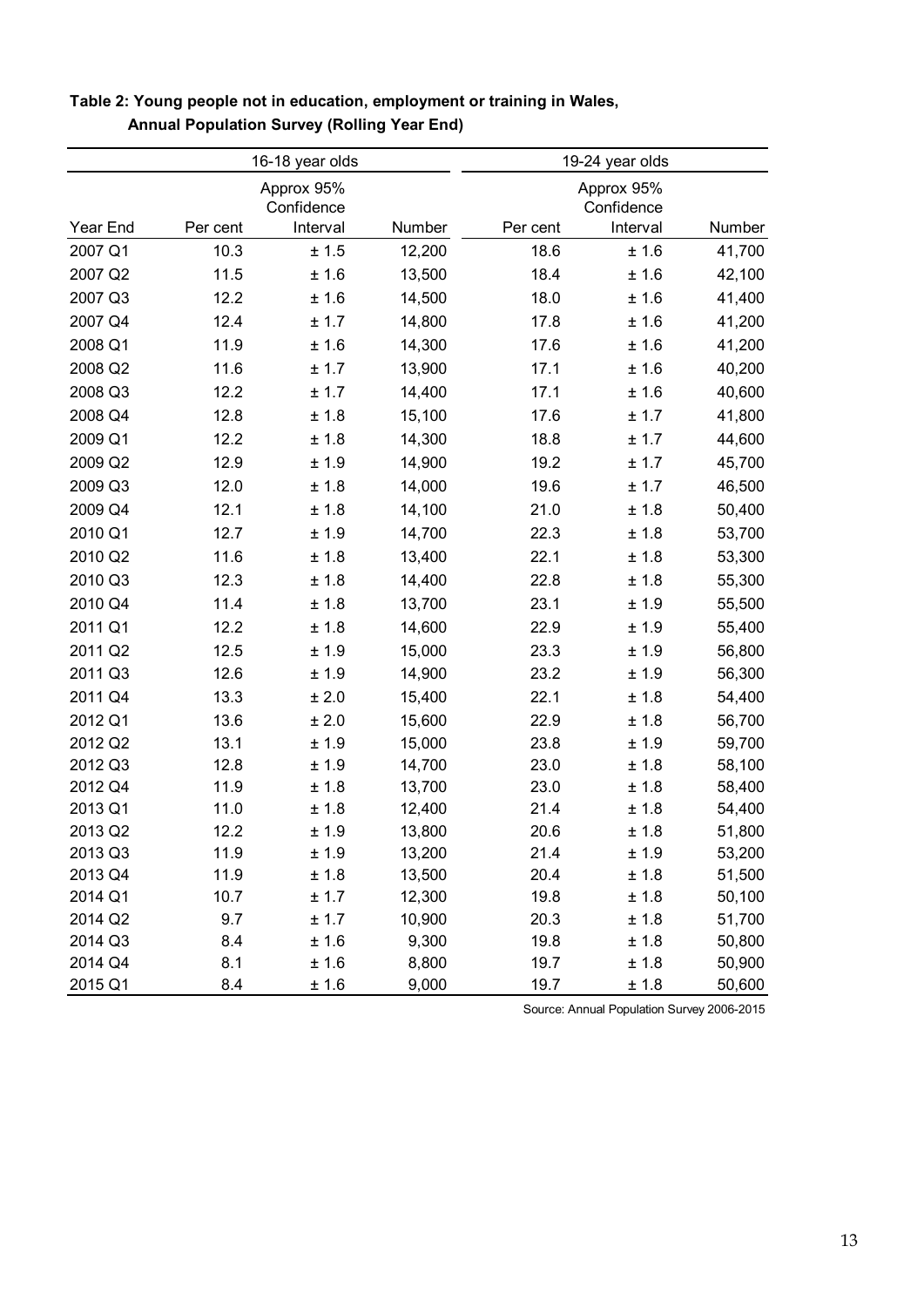|                            |                                | Number                          |                   |                   | Per cent           |                   |                   | Approximate 95%<br>Confidence Interval <sup>3</sup> |       |                       |
|----------------------------|--------------------------------|---------------------------------|-------------------|-------------------|--------------------|-------------------|-------------------|-----------------------------------------------------|-------|-----------------------|
|                            |                                | 2011Q1-<br>2013Q1               | 2012Q1-<br>2014Q1 | 2013Q1-<br>2015Q1 | 2011Q1-<br>2013Q1  | 2012Q1-<br>2014Q1 | 2013Q1-<br>2015Q1 | 2013Q1 2014Q1 2015Q1                                |       | 2011Q1-2012Q1-2013Q1- |
| By age (persons)           |                                |                                 |                   |                   |                    |                   |                   |                                                     |       |                       |
|                            | 16                             | 1,900                           | 1,700             | 1,500             | 5.0                | 4.6               | 4.1               | ± 1.2                                               | ± 1.2 | ± 1.1                 |
|                            | 17                             | 4,500                           | 4,200             | 3,600             | 11.7               | 11.3              | 9.3               | ± 1.8                                               | ± 1.8 | ± 1.6                 |
|                            | 18                             | 7,800                           | 7,500             | 6,200             | 19.9               | 19.4              | 16.8              | ± 2.3                                               | ± 2.3 | ± 2.3                 |
|                            | 19                             | 8,500                           | 7,400             | 6,800             | 19.5               | 16.7              | 15.5              | ± 2.4                                               | ± 2.2 | ± 2.2                 |
|                            | 20                             | 10,100                          | 10,100            | 9,300             | 22.3               | 22.6              | 20.8              | ± 2.6                                               | ± 2.6 | ± 2.5                 |
|                            | 21                             | 10,100                          | 9,800             | 9,400             | 23.6               | 22.5              | 21.4              | ± 2.7                                               | ± 2.6 | ± 2.6                 |
|                            | 22                             | 9,700                           | 8,900             | 8,800             | 24.2               | 22.1              | 20.8              | ± 2.7                                               | ± 2.6 | ± 2.6                 |
|                            | 23                             | 8,800                           | 9,400             | 9,100             | 22.3               | 23.1              | 21.8              | ± 2.6                                               | ± 2.6 | ± 2.7                 |
|                            | 24                             | 8,300                           | 8,000             | 8,300             | 22.4               | 21.3              | 21.8              | ± 2.7                                               | ± 2.6 | ± 2.7                 |
| By disability <sup>2</sup> |                                |                                 |                   |                   |                    |                   |                   |                                                     |       |                       |
|                            | 16-18 Disabled                 | 2,500                           | 2,500             | 2,100             | 19.4               | 18.6              | 15.7              | ± 3.9                                               | ± 3.8 | ± 3.5                 |
|                            | Not Disabled<br><b>Unknown</b> | 11,600<br><b>Contract State</b> | 10,900<br>100     | 9,000<br>100      | 11.3<br>$\sim 100$ | 10.8              | 9.2               | ± 1.1                                               | ± 1.1 | ± 1.0                 |
|                            | 19-24 Disabled                 | 14,300                          | 13,600            | 14,600            | 44.0               | 40.8              | 41.6              | ± 3.5                                               | ± 3.4 | ± 3.3                 |
|                            | Not Disabled                   | 41,100                          | 39,900            | 36,800            | 19.1               | 18.3              | 16.8              | ± 1.1                                               | ± 1.1 | ± 1.0                 |
|                            | Unknown                        |                                 | 200               | 300               |                    |                   |                   |                                                     |       |                       |
| <b>By Region (16-24)</b>   |                                |                                 |                   |                   |                    |                   |                   |                                                     |       |                       |
| North Wales                |                                | 12,500                          | 12,300            | 12,100            | 16.9               | 16.7              | 16.4              | ± 1.5                                               | ± 1.5 | ± 1.5                 |
| Mid Wales                  |                                | 3,100                           | 3,300             | 2,900             | 12.2               | 12.3              | 10.9              | ± 2.4                                               | ± 2.2 | ± 2.0                 |
|                            | South West Wales               | 14,600                          | 14,400            | 14,400            | 18.6               | 18.3              | 18.2              | ± 1.8                                               | ± 1.8 | ± 1.8                 |
|                            | South East Wales               | 39,500                          | 37,100            | 33,500            | 21.3               | 19.9              | 17.9              | ± 1.2                                               | ± 1.2 | ± 1.1                 |
| Wales                      |                                | 69,700                          | 67,200            | 62,900            | 19.2               | 18.4              | 17.2              | ± 0.8                                               | ± 0.8 | ± 0.8                 |

**Table 3: Young people not in education, employment or training (NEET) in Wales, by gender, age and disability status<sup>1</sup>**

Source: Annual Population Survey 2011-2015

<sup>1</sup>Data shown relate to 3 period averages from the APS due to small sample sizes, e.g. the latest period covers the average of the Years to 2012Q4, 2013Q4 and 2014Q4.  $2P$  Please see notes section for the definition and coverage of disability status.

<sup>3</sup>All estimates should be viewed in conjunction with their Confidence Intervals. Confidence Intervals indicate how accurate an estimate is. For example, a 95% CI of +/- 2.0

per cent means that the true value is between 2.0 percentage points above the estimate and 2.0 percentage points below the estimate, for 95% of estimates.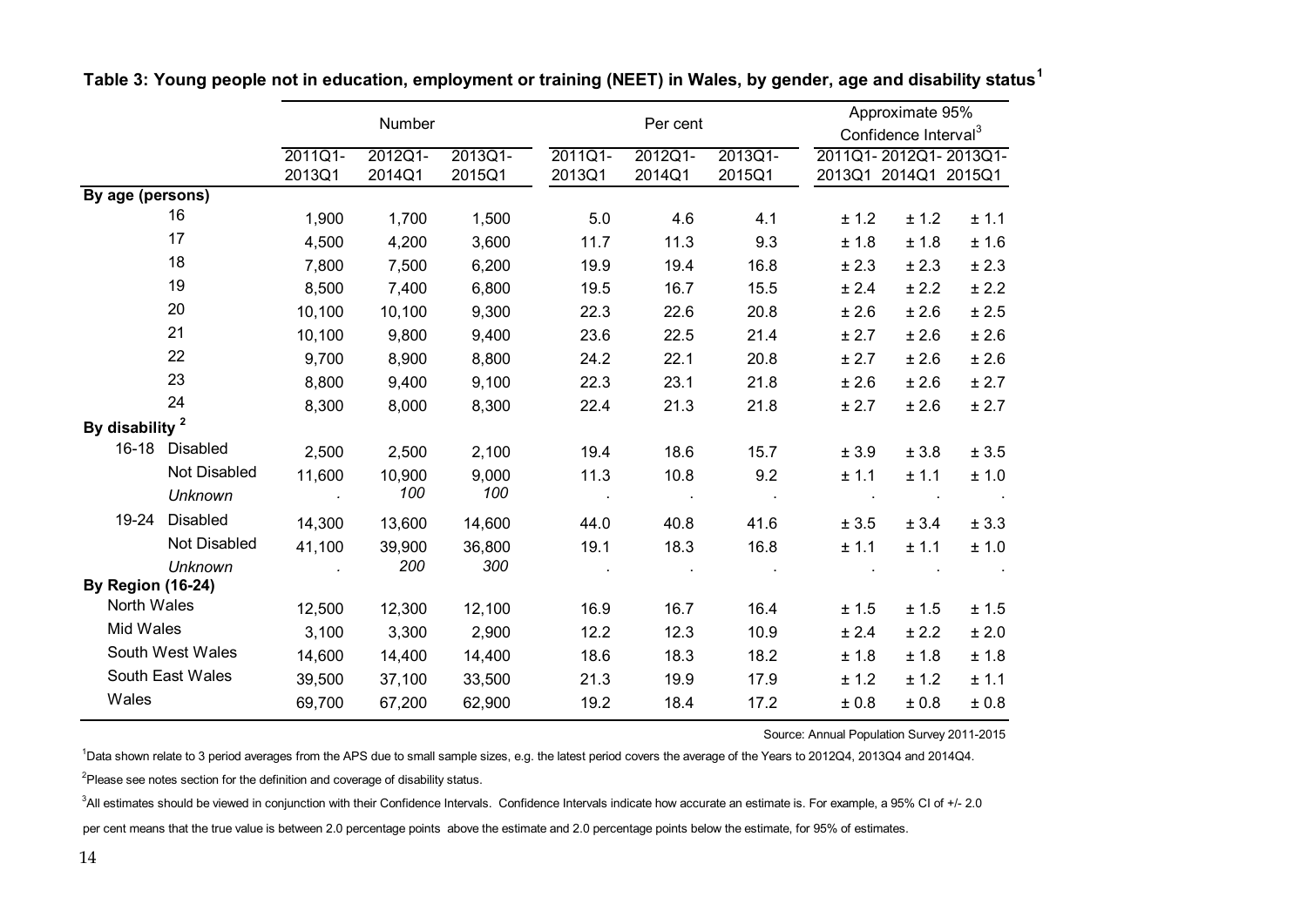|                  |                    |            |                    | Per cent |
|------------------|--------------------|------------|--------------------|----------|
|                  | 16 to 18 year olds |            | 19 to 24 year olds |          |
|                  | 2013               | 2014       | 2013               | 2014     |
| Wales            | 11.9               | 8.1        | 20.4               | 19.7     |
| England          | 9.3                | 8.2        | 18.9               | 17.1     |
| Scotland         | 12.3               | 9.4        | 18.1               | 18.3     |
| Northern Ireland | 6.1 $(!!)$         | $8.7$ (!!) | 20.5               | 21.9     |
| UK               | 9.6                | 8.3        | 19.0               | 17.5     |
|                  |                    |            |                    |          |

#### **Table 4: Estimates of the proportion of young people not in education or training** *nor* **in employment (NEET), by age and UK country, 2013 and 2014**

Source: Annual Population Survey

(!!) The data item is based on between approx. 10 and 25 responses and is categorised as being of low quality. (!) The data item is based on between approx. 25 and 40 responses and is categorised as being of limited quality.

|                       | 2010 | 2011 | 2012 | 2013 | 2014 |
|-----------------------|------|------|------|------|------|
| Wales                 | 5.4  | 4.4  | 4.2  | 3.7  | 3.1  |
| Isle of Anglesey      | 5.3  | 2.7  | 2.4  | 3.7  | 1.7  |
| Gwynedd               | 3.6  | 3.6  | 3.0  | 2.4  | 1.7  |
| Conwy                 | 3.7  | 4.0  | 3.4  | 3.6  | 1.8  |
| Denbighshire          | 4.4  | 3.6  | 2.9  | 4.1  | 2.1  |
| Flintshire            | 2.8  | 2.7  | 2.3  | 3.6  | 1.3  |
| Wrexham               | 4.2  | 3.4  | 3.2  | 3.2  | 1.8  |
| Powys                 | 2.9  | 3.0  | 2.2  | 2.7  | 2.3  |
| Ceredigion            | 2.3  | 3.3  | 2.3  | 1.3  | 1.8  |
| Pembrokeshire         | 4.8  | 3.8  | 3.1  | 3.4  | 3.2  |
| Carmarthenshire       | 2.9  | 2.8  | 4.3  | 3.0  | 3.4  |
| Swansea               | 4.2  | 3.1  | 3.2  | 3.9  | 3.5  |
| Neath Port Talbot     | 6.6  | 4.6  | 3.1  | 4.4  | 3.8  |
| <b>Bridgend</b>       | 7.1  | 4.4  | 6.4  | 3.7  | 3.6  |
| The Vale of Glamorgan | 4.6  | 4.3  | 3.9  | 3.8  | 2.8  |
| Cardiff               | 8.8  | 7.7  | 6.7  | 4.9  | 4.3  |
| Rhondda Cynon Taf     | 5.7  | 3.9  | 4.5  | 4.1  | 3.9  |
| Merthyr Tydfil        | 7.6  | 5.6  | 6.2  | 1.9  | 2.6  |
| Caerphilly            | 6.0  | 4.5  | 5.9  | 4.4  | 3.5  |
| <b>Blaenau Gwent</b>  | 8.7  | 6.6  | 4.2  | 4.6  | 3.4  |
| Torfaen               | 7.0  | 6.7  | 5.5  | 2.5  | 2.2  |
| Monmouthshire         | 3.9  | 3.8  | 3.8  | 2.8  | 1.7  |
| Newport               | 7.5  | 6.7  | 4.9  | 4.9  | 4.7  |

| Table 5: Year 11 Leavers for Schools in Wales known to be not in education, |
|-----------------------------------------------------------------------------|
| employment or training by Local Authority                                   |

Source: Careers Wales Pupil Destinations from Schools in Wales

Missing value symbols used are as outlined below:-

- .. The data item is not available
- . The data item is not applicable
- The data item is not exactly zero, but estimated as zero or less than half the final digit shown
- \* The data item is disclosive or not sufficiently robust for publication
- (r) Data have been revised since previous edition of bulletin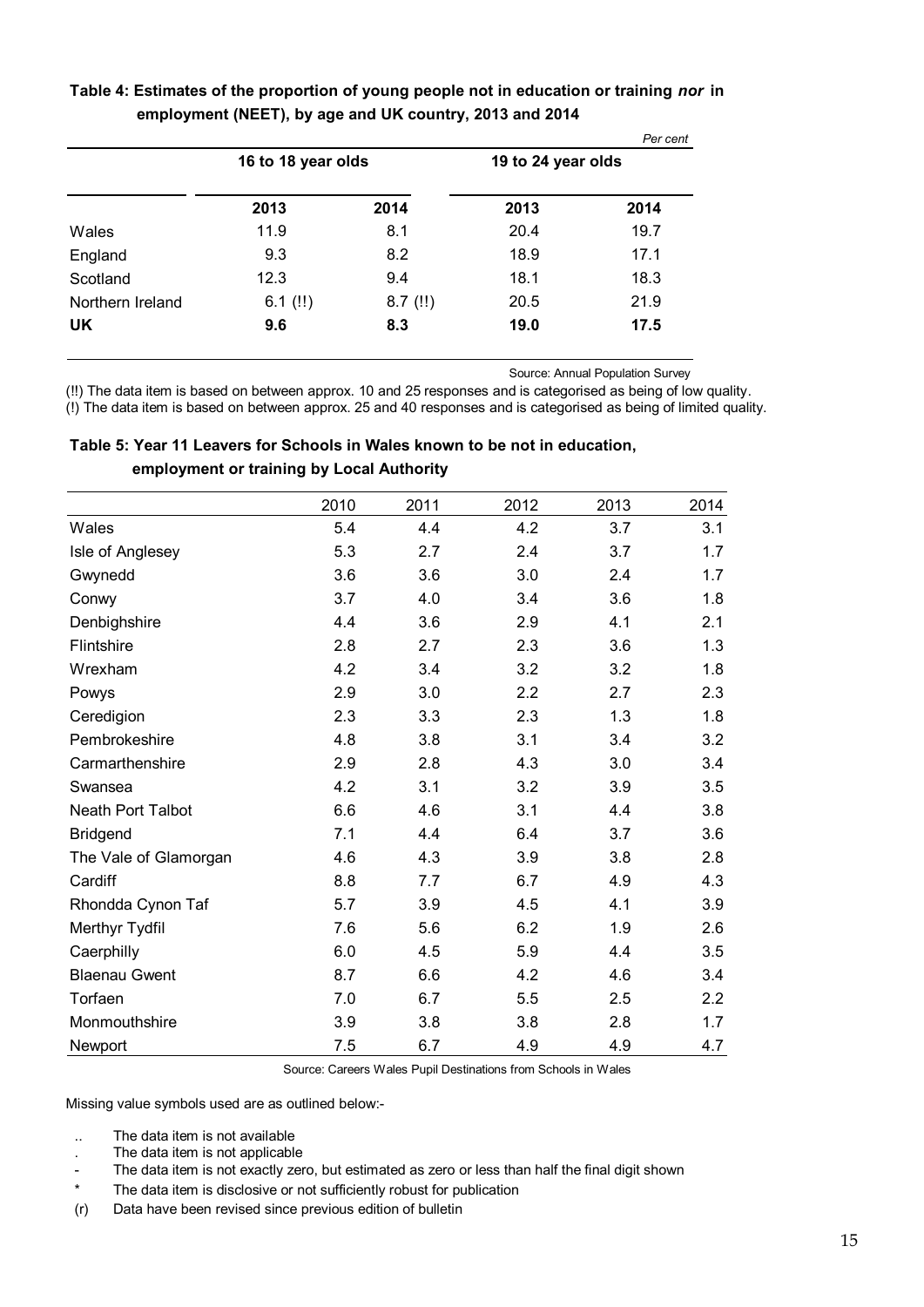# **8. NOTES**

#### **Changes to this bulletin and planned changes for future bulletins**

#### *This and future bulletins*

There are no changes for this or future bulletin.

#### **Policy/Operational context**

This Bulletin summarises the available statistics on young people not in education, employment or training (NEET) in Wales. It is updated annually, and supplemented by a web page which is updated quarterly with latest estimates from the Annual Population Survey, and annually with the headline SFR series (July) and the Careers Wales destinations survey data (April). The statistics are used within the Welsh Government to monitor trends in the level and proportion of young people who are NEET.

The *Youth Engagement and Progression Framework* was announced in January 2013, with an implementation plan published in October 2013. The Framework outlines the Welsh Government's approach to reducing the number of young people aged 11 to 25 who are not engaged in education, employment or training (NEET). The Framework is based on 6 key building blocks of Identifying young people most at risk of disengagement; Better brokerage and co-ordination of support for them; Stronger tracking and transitions of young people through the system; Ensuring provision meets the needs of young people; Strengthening employability skills and opportunities for employment; and Greater accountability for Local Authorities. Please see the following link for further detail :-. <http://gov.wales/topics/educationandskills/skillsandtraining/youthengagement/?lang=en>

The *2012-2016 Tackling Poverty Action Plan* was published in June 2013. It outlines the Welsh Government's commitment to long-term well being through key objectives in Tackling Poverty. As part of the plan, there is a stated intention to substantively reduce the number of people who are not in education, training or employment through refocusing resource as early as possible in identifying the young people who most need support, tracking them through the system until they reach university, Further Education or sustained employment.

The proportion of young people who are NEET is also one of the measures included within the *Programme for Government* in the context of Tackling Poverty.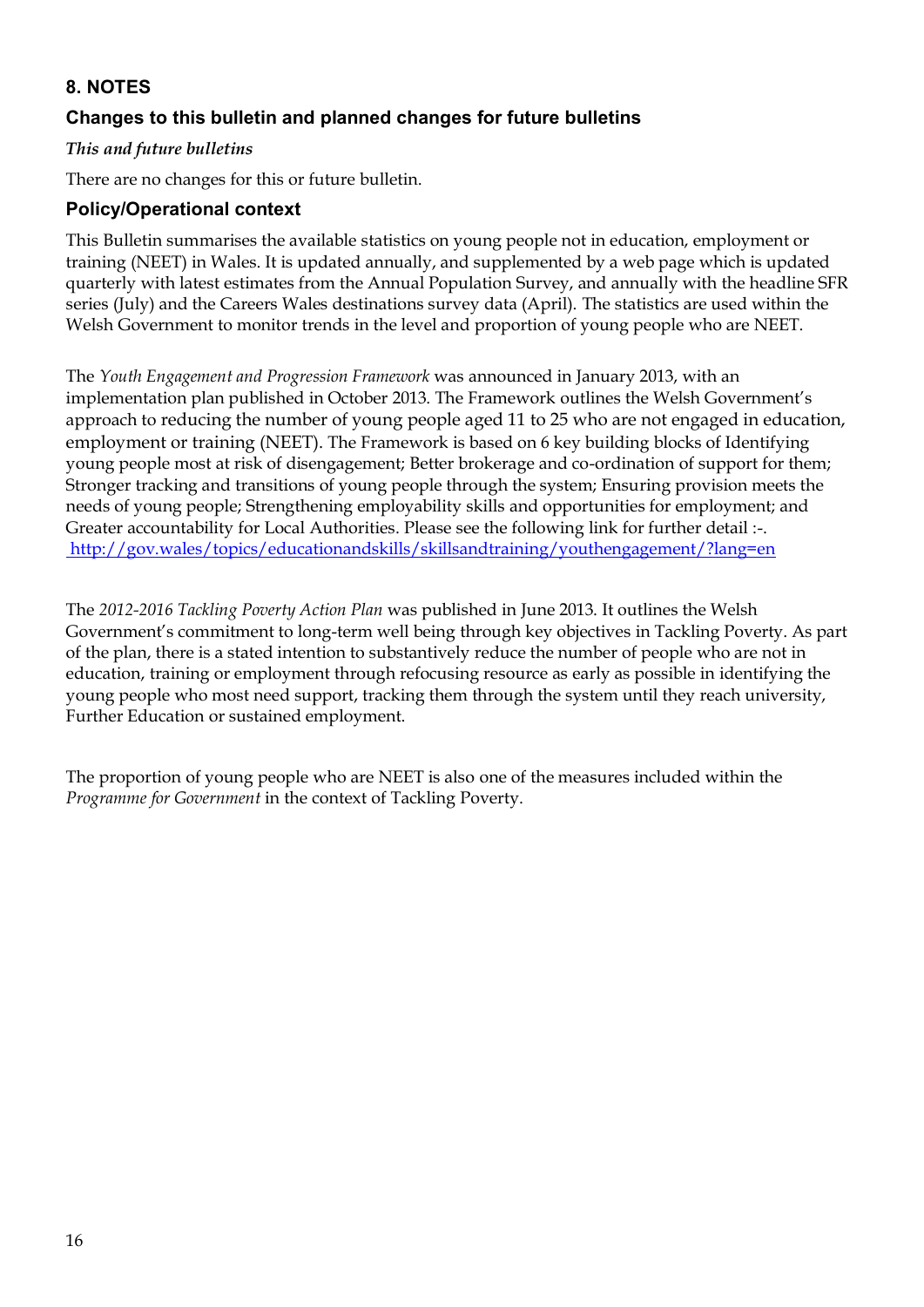# **I. Summary of data sources**

# **a. NEET SFR series**

| Description         | This data is the definitive measure for NEET rates in Wales.                                                                                                                                                                                                                                                                                                                                                                                                                                                                                                                                                                                                                                                                                                                                                                                                              |
|---------------------|---------------------------------------------------------------------------------------------------------------------------------------------------------------------------------------------------------------------------------------------------------------------------------------------------------------------------------------------------------------------------------------------------------------------------------------------------------------------------------------------------------------------------------------------------------------------------------------------------------------------------------------------------------------------------------------------------------------------------------------------------------------------------------------------------------------------------------------------------------------------------|
| <b>Uses</b>         | This series is the key statistical source for estimates of the<br>$\bullet$<br>number and proportion of young people who are NEET in                                                                                                                                                                                                                                                                                                                                                                                                                                                                                                                                                                                                                                                                                                                                      |
|                     | Wales.<br>The SFR series provides policy makers and those working<br>٠<br>with young people with data to monitor trends by age and<br>gender and the impact of education and labour market<br>interventions on young people.<br>The Welsh Government is committed to reducing the<br>$\bullet$<br>proportion of young people who are NEET in Wales as set<br>out in the new Youth Engagement and Progression Framework<br>and the 2012-2016 Tackling Poverty Action Plan. The<br>document "Building Resilient Communities: taking forward<br>the Tackling Poverty Action Plan" set a target to reduce the<br>proportion of 16 to 18 year olds who are NEET to 9 per<br>cent by 2017, which will be measured using the SFR series.<br>This series is also used in the measure of young people<br>$\bullet$<br>who are NEET in Wales within the Programme for<br>Government |
| Published source    | WG Statistical First Release Participation of young people in education<br>and the labour market                                                                                                                                                                                                                                                                                                                                                                                                                                                                                                                                                                                                                                                                                                                                                                          |
| Primary sources     | Pupil Level Annual Schools' Census (WG)<br>Lifelong Learning Wales Record (WG)<br>Student Record (HESA)<br>Open University<br><b>Annual Population Survey (ONS)</b><br>Mid-year estimates of resident population and population projections<br>(ONS and Welsh Government)                                                                                                                                                                                                                                                                                                                                                                                                                                                                                                                                                                                                 |
| Last period covered | End $2014(p)$                                                                                                                                                                                                                                                                                                                                                                                                                                                                                                                                                                                                                                                                                                                                                                                                                                                             |
| Last published      | <b>July 2015</b>                                                                                                                                                                                                                                                                                                                                                                                                                                                                                                                                                                                                                                                                                                                                                                                                                                                          |
| Next published      | July 2016 (provisional)                                                                                                                                                                                                                                                                                                                                                                                                                                                                                                                                                                                                                                                                                                                                                                                                                                                   |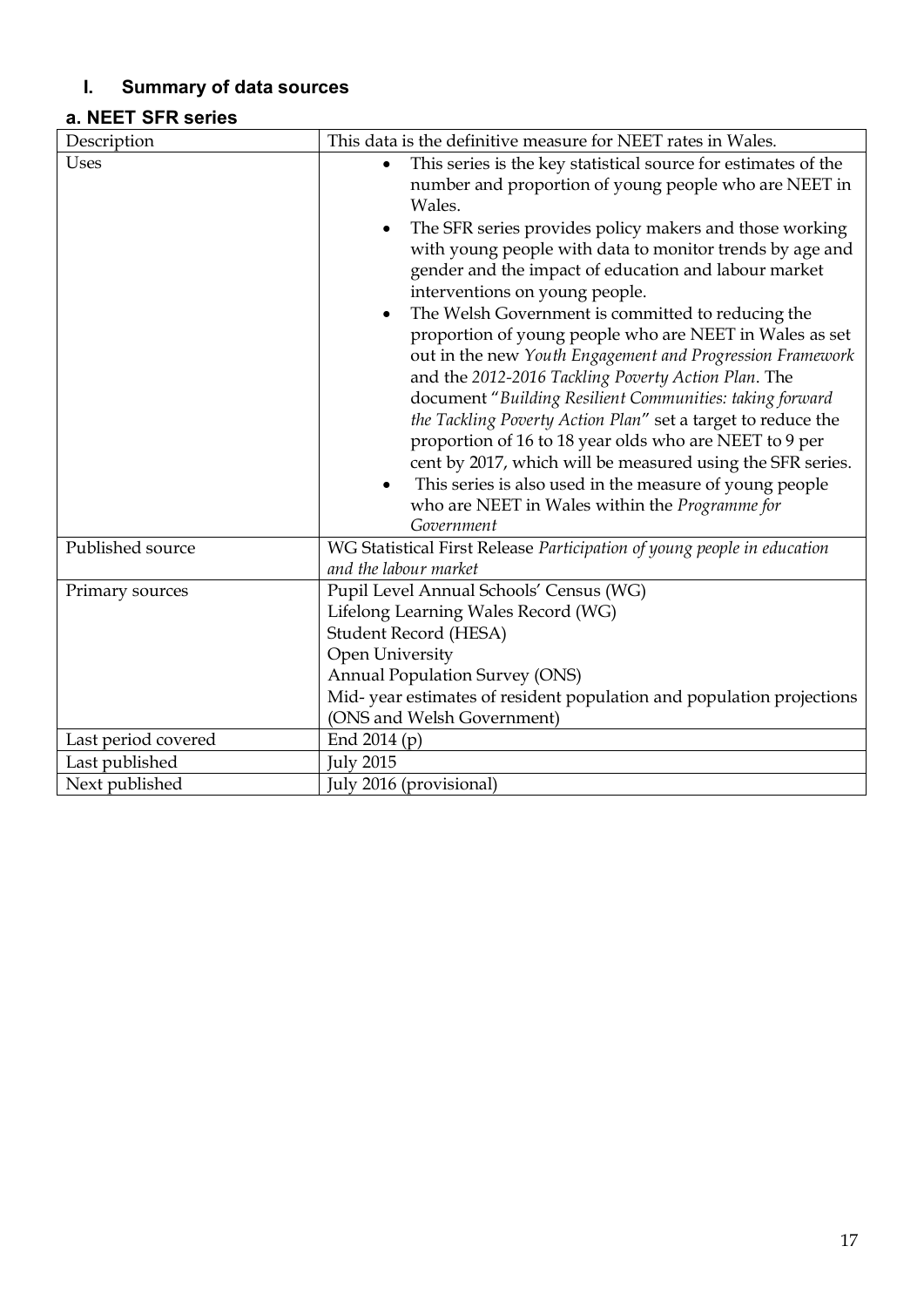# **b. NEET APS series**

| Description                       | This series is a rolling year annual estimate of the proportion of                                                                                                                                                                                                                                                                                                                                                                                                                                                                                                                                                                                                                                                                                                                                                                                                                                                                                                                                                                                                                                                                                                                                                                                                                                                                                                                                                                                                                                                                                                                                                                                                                                                                                     |
|-----------------------------------|--------------------------------------------------------------------------------------------------------------------------------------------------------------------------------------------------------------------------------------------------------------------------------------------------------------------------------------------------------------------------------------------------------------------------------------------------------------------------------------------------------------------------------------------------------------------------------------------------------------------------------------------------------------------------------------------------------------------------------------------------------------------------------------------------------------------------------------------------------------------------------------------------------------------------------------------------------------------------------------------------------------------------------------------------------------------------------------------------------------------------------------------------------------------------------------------------------------------------------------------------------------------------------------------------------------------------------------------------------------------------------------------------------------------------------------------------------------------------------------------------------------------------------------------------------------------------------------------------------------------------------------------------------------------------------------------------------------------------------------------------------|
|                                   | young people who are NEET from the Annual Population Survey.                                                                                                                                                                                                                                                                                                                                                                                                                                                                                                                                                                                                                                                                                                                                                                                                                                                                                                                                                                                                                                                                                                                                                                                                                                                                                                                                                                                                                                                                                                                                                                                                                                                                                           |
| Uses                              | This series provides more timely data than the annual SFR and<br>$\bullet$<br>is used to provide an indication of trends in the proportion of<br>young people who are NEET between SFRs. It is not directly<br>comparable with the SFR series and estimates are less robust.<br>The APS estimates, published quarterly, are based on survey<br>$\bullet$<br>data and therefore there is variability due to sampling error.<br>For the latest 12 month period around 1,200 young people<br>aged 16-18 and 2,000 young people aged 19-24 responded to<br>the survey.<br>Also given the structure of the APS there is a large overlap<br>between consecutive rolling years. Trends should be<br>considered and not changes between consecutive rolling year<br>estimates. Comparisons are made with the same point a year<br>previous. For sub-groups the sample sizes are relatively small<br>and subject to relatively large sampling error so averages of 3<br>rolling years are generally used.<br>The harmonised definition used to define the APS NEET<br>estimates allows for some comparison across the other UK<br>countries and English regions. However, there are differences<br>of approach in terms of publication, for example use of LFS or<br>APS, different age groups, the use of academic age versus<br>actual age and differences in an adjustment methodology<br>used in apportioning missing values. As such comparison<br>with the UK should be made with caution.<br>The Welsh Government is committed to reducing the<br>proportion of young people who are NEET in Wales relative<br>to the UK in the document Taking forward the Tackling Poverty<br>Action Plan; which will be measured using the estimated from<br>the APS. |
| Published source                  | <b>Annual Population Survey (ONS)</b>                                                                                                                                                                                                                                                                                                                                                                                                                                                                                                                                                                                                                                                                                                                                                                                                                                                                                                                                                                                                                                                                                                                                                                                                                                                                                                                                                                                                                                                                                                                                                                                                                                                                                                                  |
| Primary sources                   | <b>Annual Population Survey (ONS)</b>                                                                                                                                                                                                                                                                                                                                                                                                                                                                                                                                                                                                                                                                                                                                                                                                                                                                                                                                                                                                                                                                                                                                                                                                                                                                                                                                                                                                                                                                                                                                                                                                                                                                                                                  |
| Last period covered               | Year ending 2015 Q1                                                                                                                                                                                                                                                                                                                                                                                                                                                                                                                                                                                                                                                                                                                                                                                                                                                                                                                                                                                                                                                                                                                                                                                                                                                                                                                                                                                                                                                                                                                                                                                                                                                                                                                                    |
| Last published                    | APS published June 2015, NEET APS series published July 2015                                                                                                                                                                                                                                                                                                                                                                                                                                                                                                                                                                                                                                                                                                                                                                                                                                                                                                                                                                                                                                                                                                                                                                                                                                                                                                                                                                                                                                                                                                                                                                                                                                                                                           |
| Next published                    | APS published September 2015, NEET APS series published October<br>2015                                                                                                                                                                                                                                                                                                                                                                                                                                                                                                                                                                                                                                                                                                                                                                                                                                                                                                                                                                                                                                                                                                                                                                                                                                                                                                                                                                                                                                                                                                                                                                                                                                                                                |
| c. NEET Pupil Destinations Survey |                                                                                                                                                                                                                                                                                                                                                                                                                                                                                                                                                                                                                                                                                                                                                                                                                                                                                                                                                                                                                                                                                                                                                                                                                                                                                                                                                                                                                                                                                                                                                                                                                                                                                                                                                        |
| Description                       | This series is an annual estimate of the Year 11 leavers (aged 16) who                                                                                                                                                                                                                                                                                                                                                                                                                                                                                                                                                                                                                                                                                                                                                                                                                                                                                                                                                                                                                                                                                                                                                                                                                                                                                                                                                                                                                                                                                                                                                                                                                                                                                 |
|                                   | are NEET as at October following the end of the academic year.                                                                                                                                                                                                                                                                                                                                                                                                                                                                                                                                                                                                                                                                                                                                                                                                                                                                                                                                                                                                                                                                                                                                                                                                                                                                                                                                                                                                                                                                                                                                                                                                                                                                                         |
| Uses                              | Neither the SFR nor the APS series can be used to provide estimates<br>at a Unitary Authority level due to small sample sizes in the APS and<br>methodology used to derive the SFR estimates. This series provides<br>an indication of the level of young people who are NEET at a Unitary<br>Authority level. It should only be used for 16 year olds. It is not<br>directly comparable with the SFR series or the APS series due to<br>differences in definitions.                                                                                                                                                                                                                                                                                                                                                                                                                                                                                                                                                                                                                                                                                                                                                                                                                                                                                                                                                                                                                                                                                                                                                                                                                                                                                   |
| Published source                  | Destinations of leavers from schools in Wales (Careers Wales)                                                                                                                                                                                                                                                                                                                                                                                                                                                                                                                                                                                                                                                                                                                                                                                                                                                                                                                                                                                                                                                                                                                                                                                                                                                                                                                                                                                                                                                                                                                                                                                                                                                                                          |
| Primary sources                   | Destinations of leavers from schools in Wales (Careers Wales)                                                                                                                                                                                                                                                                                                                                                                                                                                                                                                                                                                                                                                                                                                                                                                                                                                                                                                                                                                                                                                                                                                                                                                                                                                                                                                                                                                                                                                                                                                                                                                                                                                                                                          |
| Last period covered               | October 2014                                                                                                                                                                                                                                                                                                                                                                                                                                                                                                                                                                                                                                                                                                                                                                                                                                                                                                                                                                                                                                                                                                                                                                                                                                                                                                                                                                                                                                                                                                                                                                                                                                                                                                                                           |
| Last published                    | April 2015                                                                                                                                                                                                                                                                                                                                                                                                                                                                                                                                                                                                                                                                                                                                                                                                                                                                                                                                                                                                                                                                                                                                                                                                                                                                                                                                                                                                                                                                                                                                                                                                                                                                                                                                             |
| Next published                    | April 2016                                                                                                                                                                                                                                                                                                                                                                                                                                                                                                                                                                                                                                                                                                                                                                                                                                                                                                                                                                                                                                                                                                                                                                                                                                                                                                                                                                                                                                                                                                                                                                                                                                                                                                                                             |
|                                   |                                                                                                                                                                                                                                                                                                                                                                                                                                                                                                                                                                                                                                                                                                                                                                                                                                                                                                                                                                                                                                                                                                                                                                                                                                                                                                                                                                                                                                                                                                                                                                                                                                                                                                                                                        |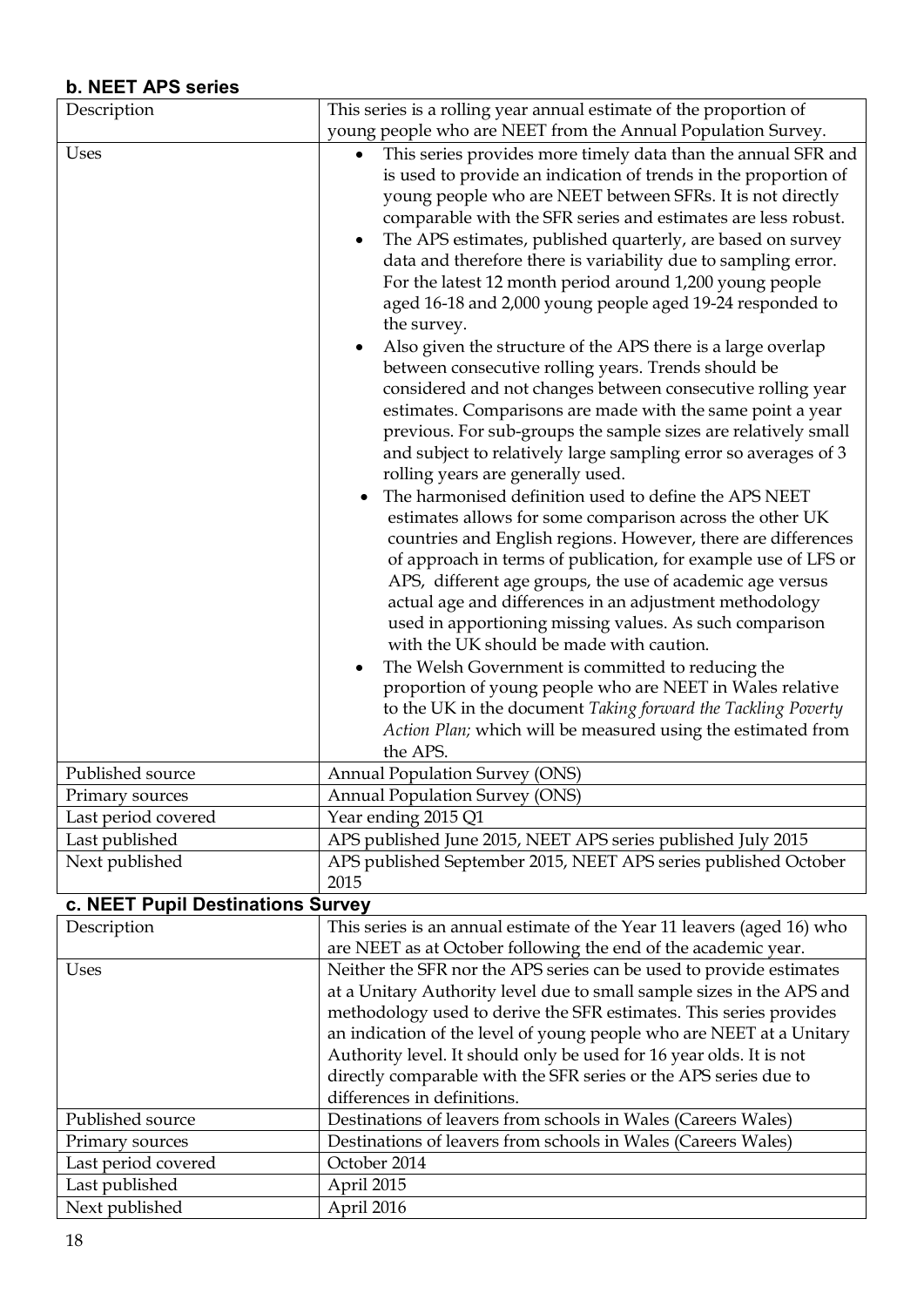# **II. Definitions**

# **Education and training**

For the SFR estimates: it is based on those who are enrolled on a course in a school, Further Education (FE) college, Higher Education (HE) institution (including the Open University (OU)) or with a workbased learning provider in Wales. In addition, an estimate is made of the number of those in employment who undertake off-the job training.

For the APS based estimates: respondents to the APS who are either:

- Currently carrying out an apprenticeship; or
- Currently on a government employment or training scheme; or
- Currently working or studying towards any qualifications; or
- Have undertaken any job-related education or training in the previous 4 weeks; or
- Currently enrolled on any full-time or part-time education course excluding leisure classes and are still attending or waiting for term to (re)start.

#### **Employment**

The APS is used to estimate the proportion in employment for both the SFR and APS based estimates. In addition employment status from Post-16 enrolment data is used in the SFR.

From the APS respondents are in employment if they are either:

- Employed; or
- Self-employed; or
- On government employment or training programmes; or
- An unpaid family worker.

#### **Disability**

The APS records the current disability of respondents as:-

- Disability Discrimation Act (DDA) (current disability): those with a long-term disability which substantially limits day to day activities
- Work-limiting disabled: those with a long-term disability which affects the kind of or amount of work they might do
- Both DDA and work-limiting disabled, or
- Not disabled

The analysis in this bulletin is on the basis of all those recording a disability.

When using the APS based data on young people who are NEET by disability status there are discontinuities in the data series which are outlined below. As such users should interpret these estimates with caution.

Due to the addition of a short introduction at the start of the disability module in 2010 quarter 1, a discontinuity was identified in the series, affecting this period onwards.

The impact of this introduction is thought to be positive in that it prepares respondents for the set of disability questions. Any increase caused by this change should result in a more complete measure of actual disability. This change to the introduction added to the disability module in quarter 1 2010 is thought to be the key driver of the step increase in disability. The earlier estimates can still be considered 'best estimates' for those periods and should give a robust picture of changes over time, however, direct comparisons between pre- and post- 2010Q1 estimates should not be made. In addition, due to the rolling annual time periods used in the APS, this change will gradually affect the estimates between 2010 Q1 and 2010 Q4 and will only reach a consistent basis from 2010 Q4 onwards.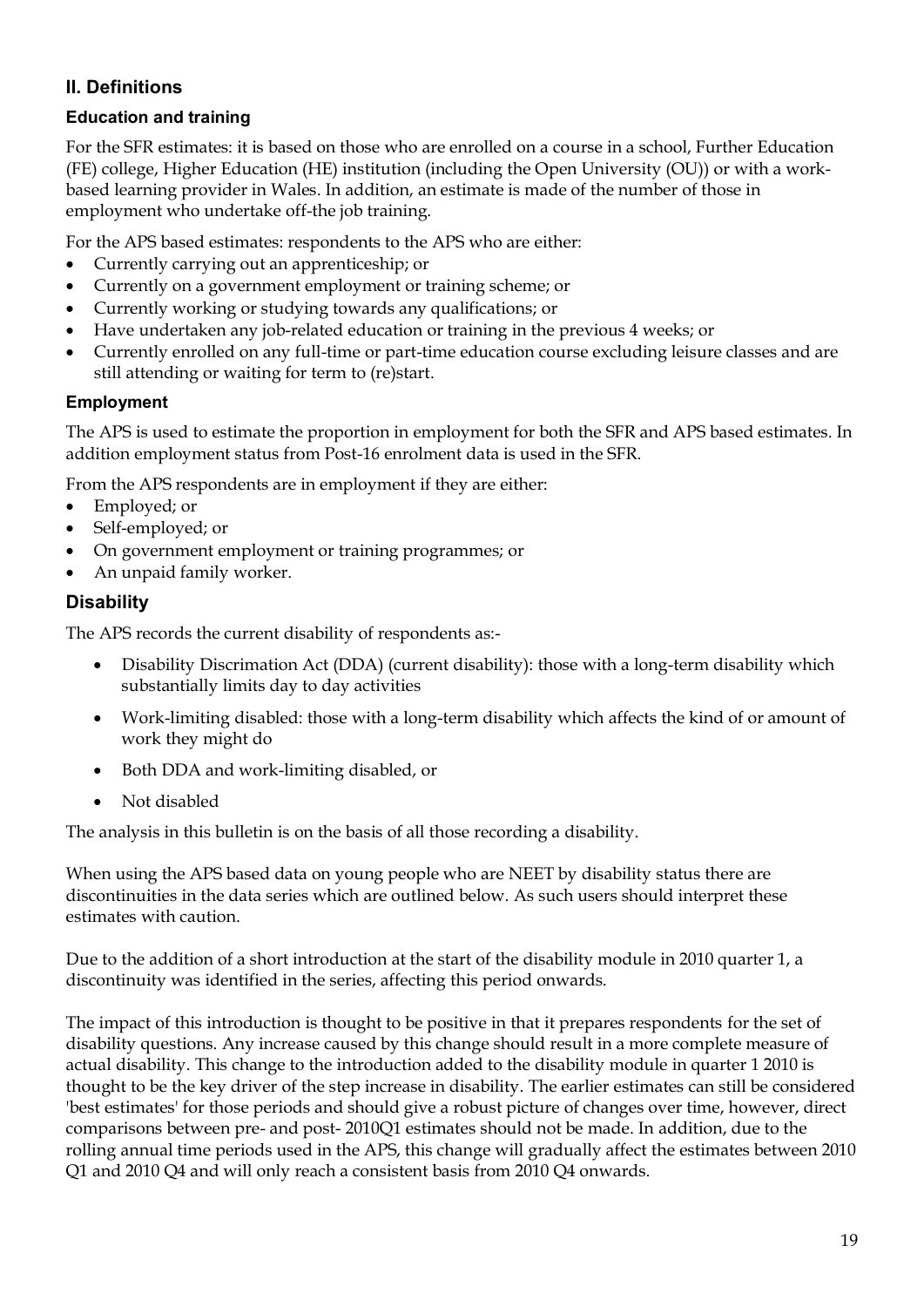Further from the first quarter of 2012, the method for calculating the 'not disabled' group changed, to exclude those for whom disability status is unknown, which created a discontinuity in the data from this period onwards.

# **Key Quality Information**

# **III. Annual Population Survey (APS): Quality**

The Annual Population Survey (APS) is a household survey carried out by the ONS. The survey seeks information on respondents' personal circumstances, including their labour market status and their education and training activity. The APS combines the boosted samples of the Labour Force Survey (LFS) and provides rolling four quarter data. The APS datasets are derived from a sample of approximately 21,000 people of working age across Wales, with a minimum of around 700 people of working age in most local authorities in Wales. However, for 16-18 year olds there are around 1,200 respondents in the sample across Wales. Similarly for 19-24 year olds there are around 2,000 respondents in the sample across Wales.

As the data come from a survey, the results are sample-based estimates and are therefore subject to differing degrees of sampling variability, i.e. the true value for any measure lies in a differing range about the estimated value. Approximate 95 per cent confidence intervals have been calculated for the APS estimates of the proportion of young people aged 16-18 and 19-24 who are NEET. These have been calculated assuming a simple weighted random sample and do not take into account the design of the sample and thus only provide an indication of the confidence interval. Additionally the adjustment method for apportioning missing values creates an artificial aggregated sample size used in the calculation of confidence intervals. The sampling variability increases as the detail in the data increases and therefore for the 16-18 and 19-24 age groups, of interest in this bulletin, estimates for sub-groups and regions are based on three period averages.

Further information about the quality of the Annual Population Survey can be accessed via the following link

http://www.ons.gov.uk/ons/guide-method/method-quality/specific/labour-market/labour-marketstatistics/index.html

Chart 1 demonstrates, from 2006 onwards, the similar levels and trend in young people who are NEET shown between the SFR and APS series in general, with a difference at most of 3 percentage points.

# **IV. Timeliness**

The latest SFR provides new data for 2013 and provisional data for 2014. The provisional estimates use the best data for 2014 currently available for each aspect of participation; this includes some final data, some provisional data and some modelling.

# **V. Comparability**

The method used to define young people who are NEET using the Annual Population Survey (APS) is harmonised with an agreed UK methodology of deriving NEET estimates. More information can be found within a paper published by the Office for National Statistics on;

**[http://www.ons.gov.uk/ons/guide-method/method-quality/specific/labour-market/articles-and](http://www.ons.gov.uk/ons/guide-method/method-quality/specific/labour-market/articles-and-reports/young-people-who-are-neet.pdf)[reports/young-people-who-are-neet.pdf](http://www.ons.gov.uk/ons/guide-method/method-quality/specific/labour-market/articles-and-reports/young-people-who-are-neet.pdf)**